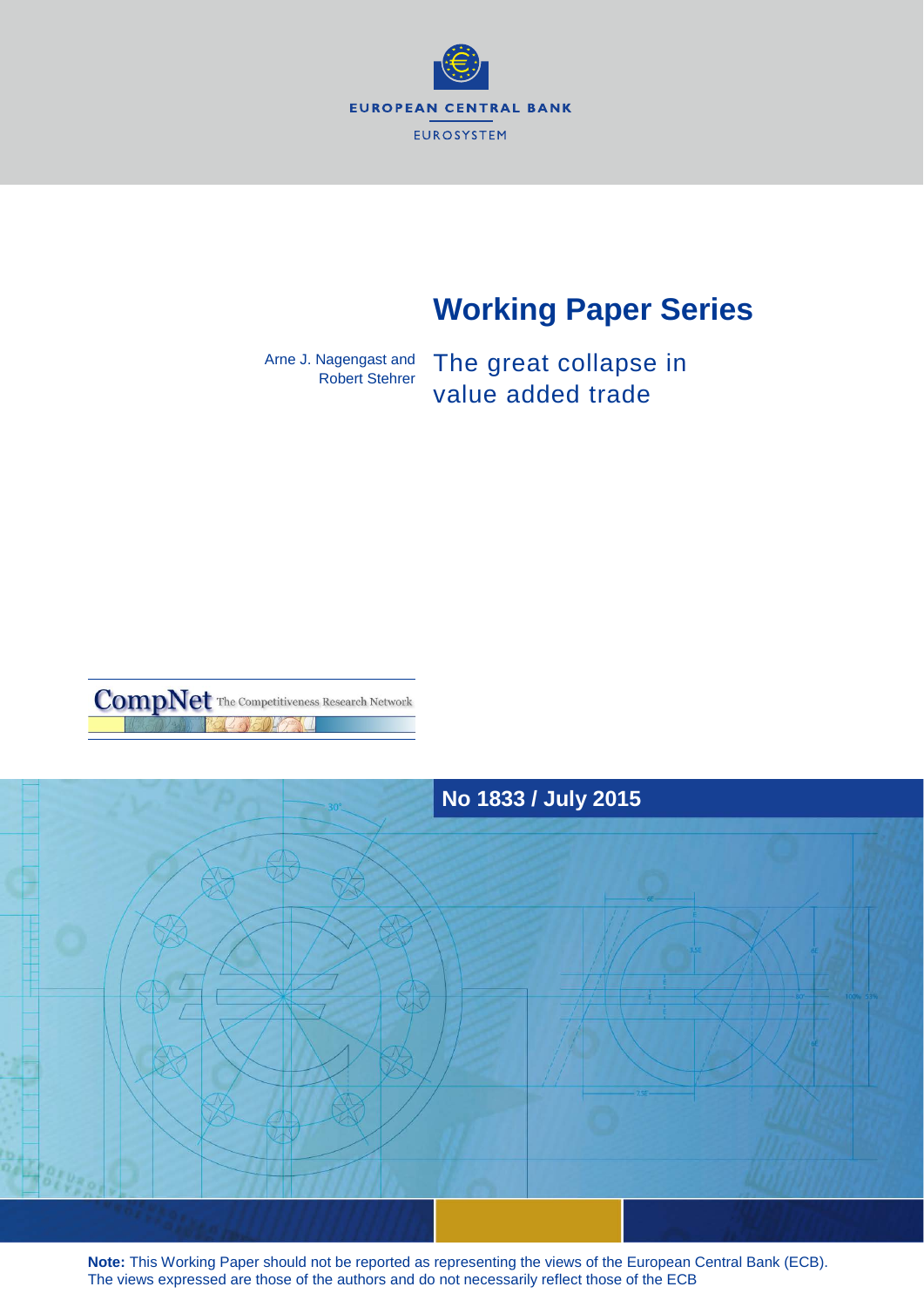#### Abstract

This paper studies the great collapse in value added trade using a structural decomposition analysis. We show that changes in vertical specialisation accounted for almost half of the great trade collapse, while the previous literature on gross trade has mainly focused on final expenditure, inventory adjustment and adverse credit supply conditions. The decline in international production sharing during the crisis may partially account for the observed decrease in global trade elasticities in recent years. Second, we find that the drop in the overall level of demand accounted for roughly a quarter of the decline in value added exports while just under one third was due to compositional changes in final demand. Finally, we demonstrate that the dichotomy between services and manufacturing sectors observed in gross exports during the great trade collapse is not apparent in value added trade data.

Keywords: Great trade collapse; Vertical specialization; Trade in value added; Input-output tables; Structural decomposition analysis JEL classification: F1, F2, C67, R15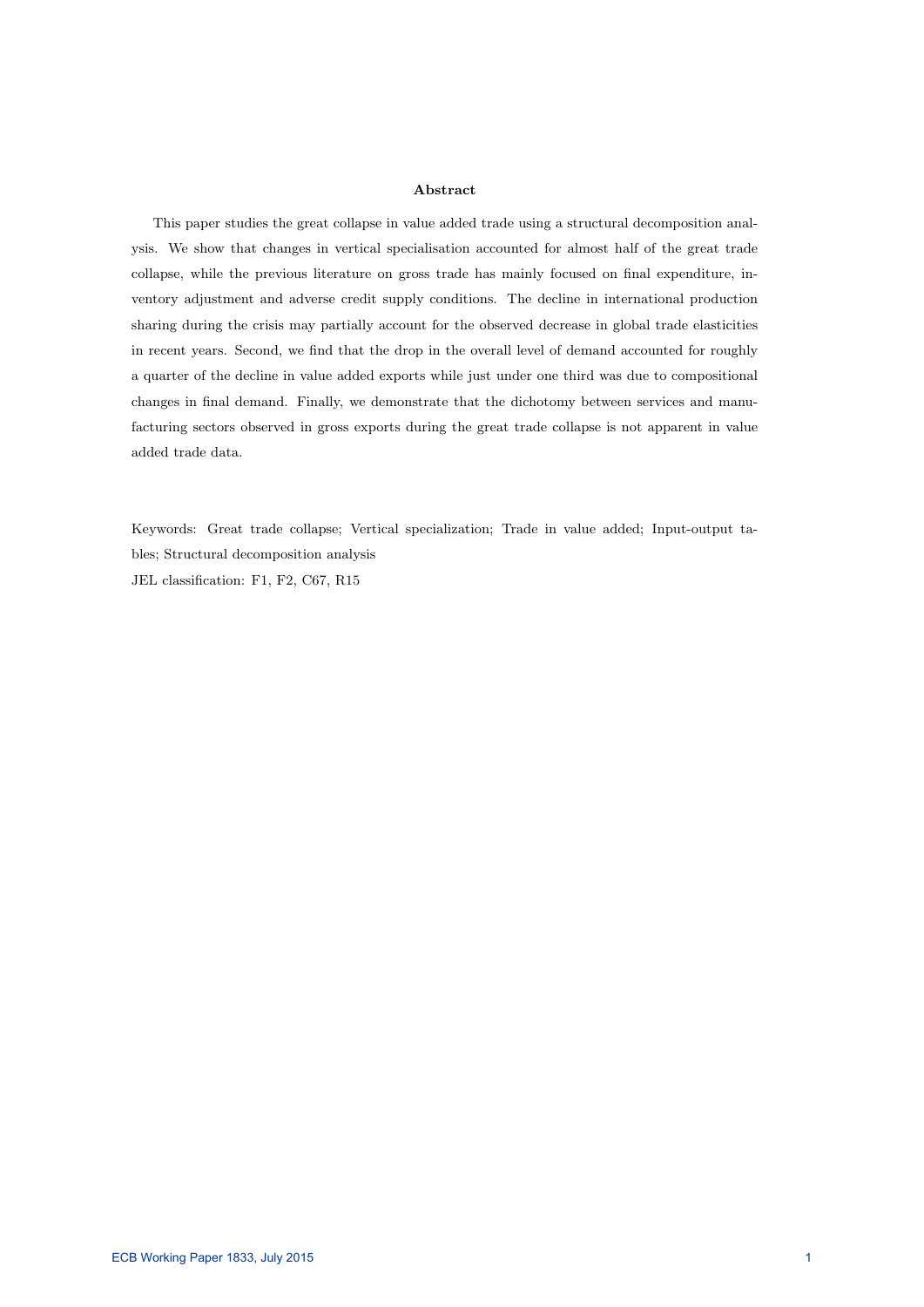## Non-technical summary

Trade is generally known to be more volatile than GDP growth even though standard economic models suggest that they move in unison. Nevertheless, the magnitude of the decline in world trade still posed a major puzzle to economists and became known as the great trade collapse. Numerous studies have looked into the factors behind the great trade collapse and the consensus that has emerged is that it can be mainly attributed to changes in final expenditure, inventory adjustments and adverse financial conditions. This paper differs from the previous literature in two important aspects. First, we focus on value added trade instead of gross trade flows. Value added trade captures in which country the particular parts of a final good were actually produced. Value added trade flows can differ substantially from gross trade flows due to trade in intermediate goods which are used as inputs to produce final goods. This is because an intermediate good, such as a subcomponent of a car engine, might cross several international borders until the final good, such as a car, is purchased by a client abroad. Second, the use of yearly global input-output tables from the World Input Output Database (WIOD) allow us to consider changes in the international organisation of production as an additional explanatory factor of the great trade collapse. An increase in sourcing from domestic suppliers to the detriment of international suppliers would provide an amplifying mechanism of the decline in final demand and reduce the volume of international trade for every dollar spent on final goods and services.

Our first contribution is to show that changes in international production sharing accounted for almost half of the great trade collapse. While the level of final expenditure almost completely recovered in the first year after the crisis, the degree of international production sharing had still not regained its pre-crisis level by 2011. Additional analyses indicate that changes in the input mix were a widespread phenomenon not limited to particular sectors or economies. We argue that price changes, inventory adjustments, intra-sectoral composition effects and increases in protectionism were unlikely to be the main driver for the observed alteration in international production sharing in 2009. Second, the global nature of our dataset and the use of a decomposition framework allow us to quantify the compositional changes in final demand that have been proposed in the previous literature. We find that the drop in the overall level of demand accounted for roughly a quarter of the decline in value added exports while just under one third was due to compositional changes in final demand. We identify a novel compositional factor of quantitative importance which captures the fact that demand for goods and services of countries with a strong degree of cross-border linkages declined most. Our third contribution is to highlight a strong discrepancy in the changes of services and manufacturing trade between gross and value added trade flows. For gross exports, the consensus that has emerged is that exports of durables were particularly affected while services trade proved very resilient during the great trade collapse. In contrast to the findings on gross exports, we demonstrate that for value added trade all sectors were hit hard by the financial crisis and that the dichotomy between services and manufacturing sectors observed in gross exports is not apparent in value added trade data. This highlights that services sectors that are suppliers of inputs to direct exporters are likely to be much more vulnerable to external shocks than is generally acknowledged.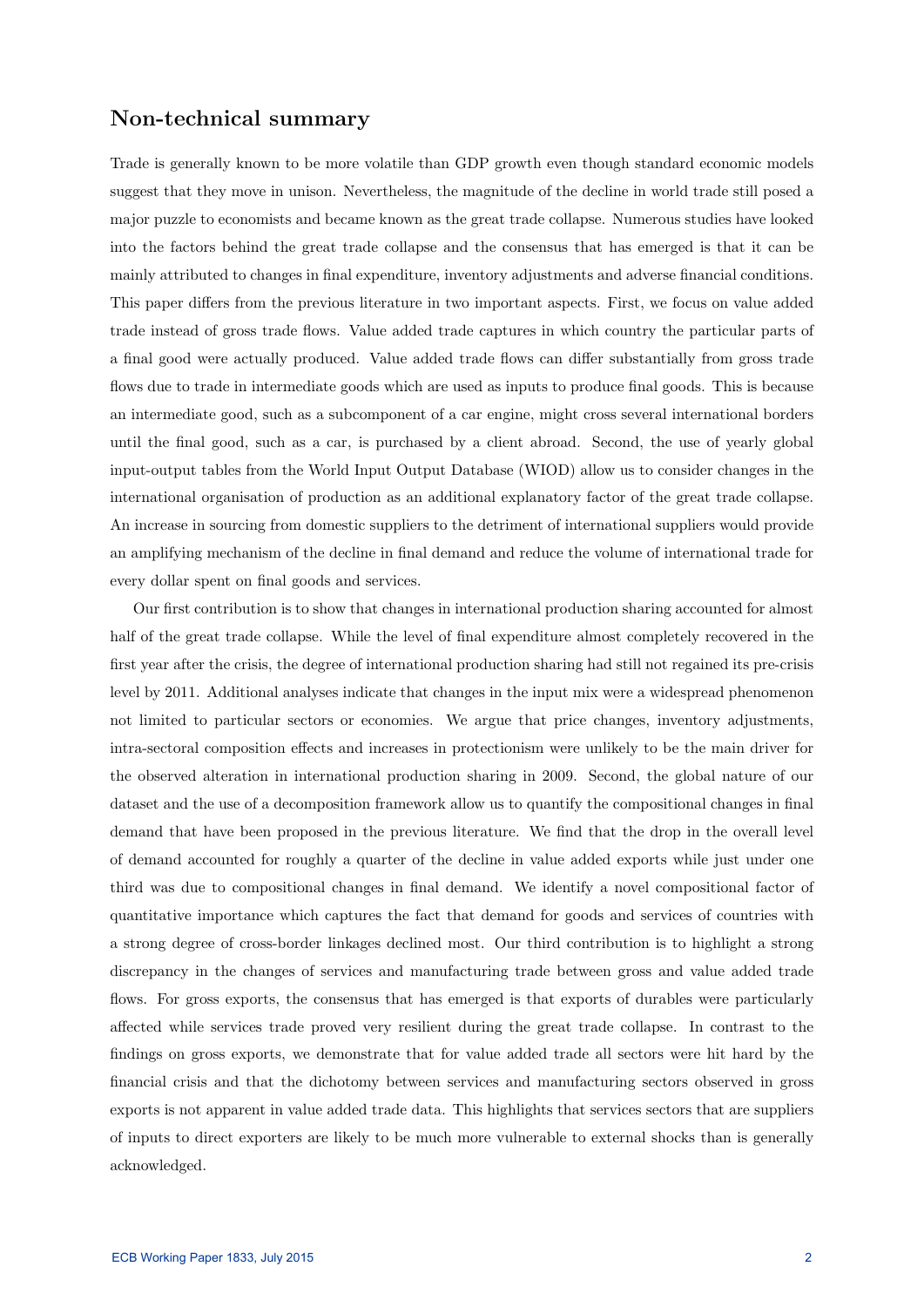# 1 Introduction

The consensus that has emerged on the great trade collapse is that it can be mainly attributed to changes in final expenditure (Bems et al., 2011, 2010; Bussière et al., 2013; Eaton et al., 2011), inventory adjustment (Alessandria et al., 2013, 2011; Altomonte et al., 2012) and adverse credit supply conditions (Bricongne et al., 2012; Behrens et al., 2013; Chor and Manova, 2012). The literature – reviewed comprehensively by Bems et al. (2013) – has focused exclusively, with the exception of Bems et al. (2011), on gross trade flows. For gross exports different features of the final demand composition were important determinants of the great trade collapse (Bems et al., 2013), although their exact contributions have not been quantified. Particular attention has been paid to shifts in the demand for different types of exports such as durables and services (Yi et al., 2010; Bems et al., 2010, 2011; Eaton et al., 2011) linked to differences in the import intensity of demand components, such as investment and consumption (Bussière et al., 2013) as well as inventories (Alessandria et al., 2011, 2013). Remarkably, services trade proved very resilient during the great trade collapse and in some services sectors trade even continued to increase (Mattoo and Borchert, 2009). Durables were particularly hard hit during the crisis while non-durables were much less affected (Levchenko et al., 2010; Bems et al., 2013). For example, Behrens et al. (2013) find that for the case of Belgian consumer durables exports dropped by 36% while exports of nondurables only decreased by 2%. Vertical specialisation is thought to have contributed to the magnitude of the decline in gross trade only in the sense that demand for sectors with a strong degree of cross-border linkages (and hence trade in intermediate goods) declined most (Bems et al., 2011).

Due to data constraints previous studies suffer from two shortcomings. First, they focus on gross trade instead of value added trade and, second, they assume that the extent of vertical specialisation remained fixed during the crisis. Gross trade figures inflate the volume of trade due to foreign value added and double counting terms (Koopman et al., 2014). In contrast, value added measures of trade arguably better reflect the existence of bilateral trade imbalances (Nagengast and Stehrer, 2014), the need for relative price adjustment (Bems, 2014) and which countries benefit from trade in terms of income and employment (Foster-McGregor and Stehrer, 2013; Timmer et al., 2013). Therefore, in order to gauge the overall economic significance of the great trade collapse it seems more appropriate to consider value added instead of gross trade data. Regarding the role of vertical specialisation, assuming a constant organisation of international production sharing implicitly excludes an additional explanatory factor of the great trade collapse. In order to separate the contributions of potential explanatory factors, our paper contributes to the literature on the methodological side by using a detailed structural decomposition analysis framework. An increase in sourcing from domestic suppliers to the detriment of international suppliers would provide an amplifying mechanism of the decline in final demand and reduce the volume of international trade for every dollar spent on final goods and services. This is particularly important in the context of the growth slowdown in global trade relative to GDP growth that has been observed in recent years (Constantinescu et al., 2015; Ferrantino and Taglioni, 2014). A decline in international production sharing therefore might have played a role both for explaining the great trade collapse as well as partially account for the decrease in global trade elasticities.

In this study, we attempt to fill this gap in the literature by considering value added trade data for the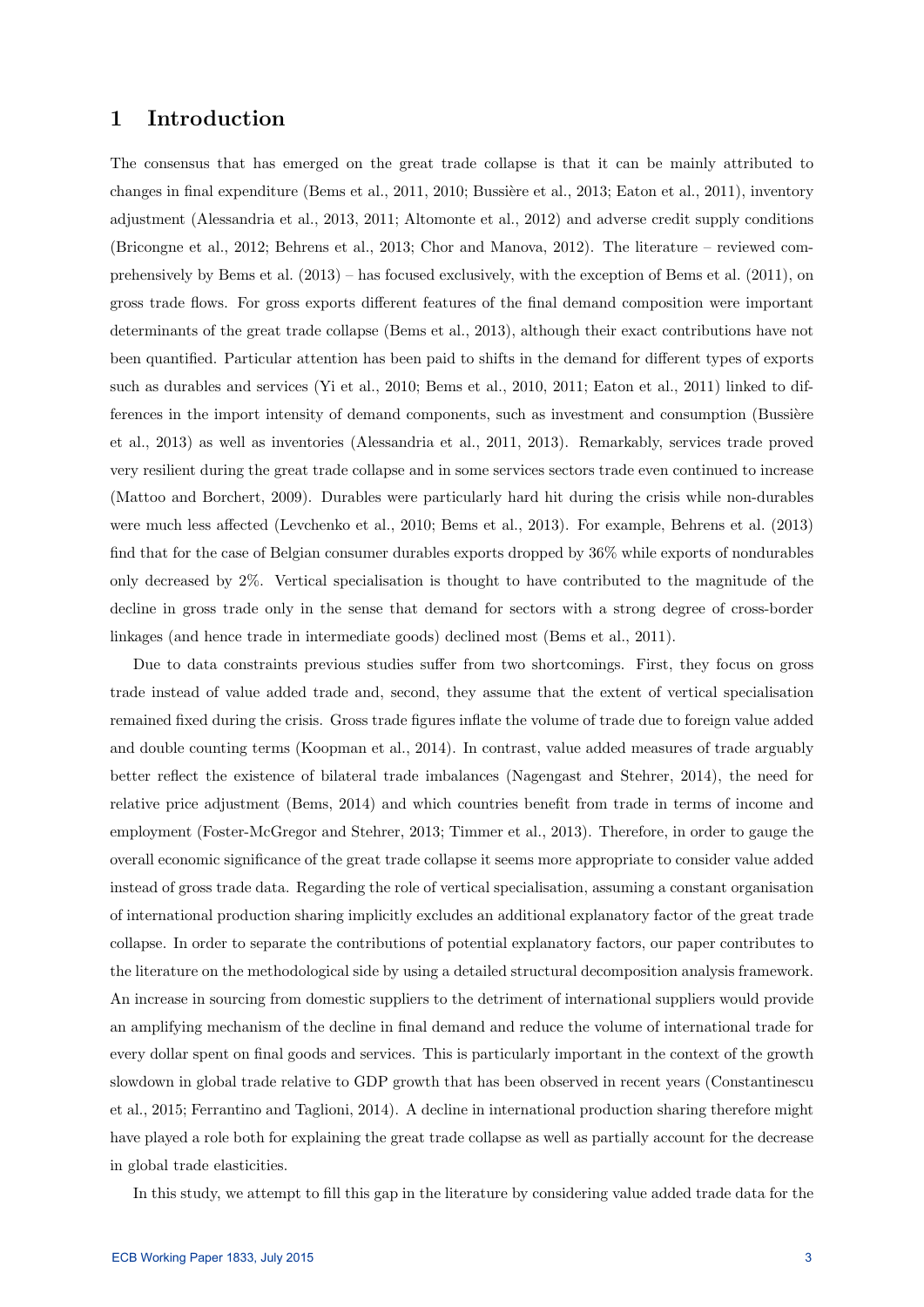years 2000 to 2011 derived from the World Input Output Database (Dietzenbacher et al., 2013) (WIOD). WIOD is particularly well suited for analysing changes in the international sourcing structure since its global input-output tables are derived from annual supply and use tables and they are not based on interpolated national input-output tables in reference years. We use a structural decomposition analysis (Miller and Blair, 2009; Dietzenbacher and Los, 1998) which allows us to quantify the contributions of changes in the structure and level of final demand as well as the organisation of international production sharing to changes in world value added trade. Our first contribution is that we show – by relaxing the constancy assumption of vertical specialisation – that changes in (international) production sharing accounted for almost half of the great trade collapse. Second, we propose a novel decomposition of changes in final demand that renders it possible to estimate the effect of a variety of compositional changes. The global nature of our dataset and the use of a decomposition framework allow us to put a number on the contribution that compositional changes made to the decline in trade during the crisis. We find that the drop in the overall level of demand accounted for roughly a quarter of the decline in value added exports while just under one third was due to compositional changes in final demand. In addition to the well-known goods and component specific demand changes, we identify a third compositional factor of quantitative importance which captures the fact that demand for goods and services of countries with a strong degree of cross-border linkages declined most. Our third contribution is that we demonstrate that the dichotomy between services and manufacturing sectors observed in gross exports during the great trade collapse is not apparent in value added trade data.

The rest of the paper is structured as follows. Section 2 describes the basic structural decomposition analysis and its variants used in the main text. Section 3 presents our empirical results and Section 4 discusses potential explanations of our main findings. Section 5 concludes.

# 2 Methodology

### 2.1 Value added trade

Value added exports of country i,  $VAX^i$ , are defined as value added of country i, which is absorbed in final demand abroad (Johnson and Noguera, 2012), VAX<sup>i</sup> =  $(v^i)' L f^{-i}$ , where  $v^i$  denotes a vector of value added coefficients with non-negative entries for country  $i$  and zeros otherwise, L denotes the Leontief inverse  $\mathbf{L} = (\mathbf{I} - \mathbf{A})^{-1}$ ,  $\mathbf{A}$  is the global input-output coefficient matrix,  $\mathbf{f}^{-i}$  is a vector of final demand expenditures of all countries except i. In order to arrive at world value added exports, VAX, requires summing over the value added exports of all individual countries. Calculations were performed using global input-output tables from WIOD<sup>1</sup> with  $C = 41$  countries and  $S = 35$  sectors. The global input-output tables from WIOD are particularly well suited for analysing year-on-year changes in the international sourcing structure since they are derived from annual supply and use tables and not based on interpolation of national input-output tables in reference years.

Value added exports of sector s in country i,  $\text{VAX}_s^i$ , are computed as

$$
\mathrm{VAX}^i_s = \mathbf{v}^{is} \mathbf{Lf}^{-i}
$$

<sup>1</sup>World Input Output Database (www.wiod.org).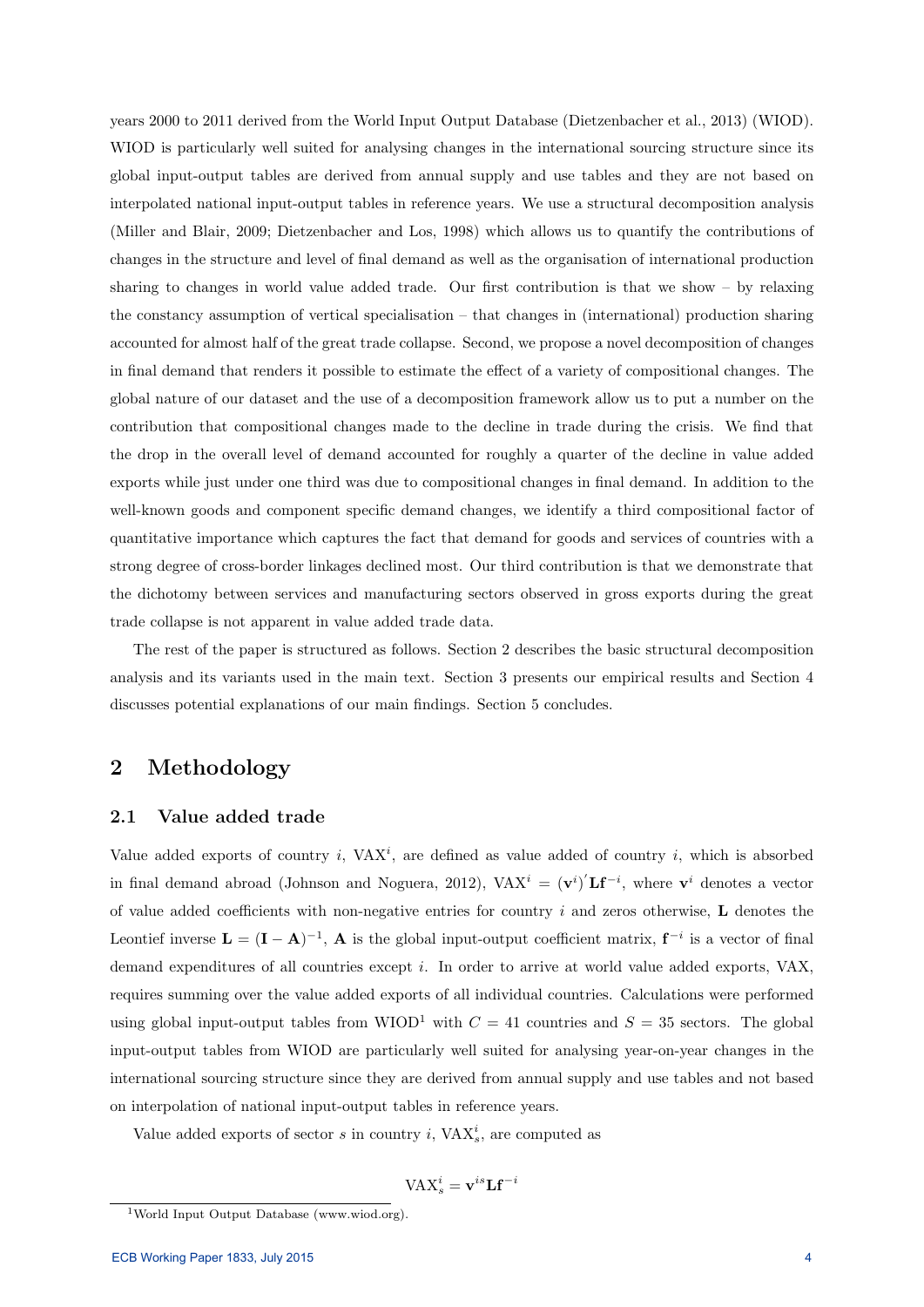where  $\mathbf{v}^{is}$  denotes an  $1 \times SC$  vector of value added coefficients with a non-negative entry for sector s in country i and zeros otherwise. As before world value added exports of sector  $s$ ,  $VAX_s$ , are calculated by summing value added exports of sector s across all countries

$$
VAX_s = \sum_i^C VAX_s^i \tag{1}
$$

After computing value added exports of individual sectors the results were grouped into 10 different sectoral classes for the sake of brevity.<sup>2</sup>

## 2.2 Structural decomposition analysis

The aim of structural decomposition analysis is to provide an additive decomposition of a matrix product **y** composed of *n*-terms into contributions of its individual factors  $\mathbf{x}_i$  (Miller and Blair, 2009). Changes in world value added exports can be decomposed into changes in the value added coefficients vector,  $\Delta v$ , the Leontief matrix,  $\Delta L$ , and final demand vector,  $\Delta f$ .<sup>3</sup> The decomposition of the matrix product y is non-unique and in theory there are  $n!$  possible decomposition formulas of which we report the mean as suggested by Dietzenbacher and Los (1998). For additional decompositions of the factors L and f we exploit the hierarchical structure of the problem in order to reduce the computational burden and to ensure that the introduction of additional factors at lower levels does not change the contribution of factors at higher levels (Chen and Wu, 2008). See Koller and Stehrer (2009) for a detailed discussion and specifics on the implementation of hierarchical structural decomposition analysis. Decompositions were performed for annual changes for the time period from 2000 to 2011, and the arithmetic mean of annual contributions was calculated where indicated. All decompositions are straightforward applications of the single-country structural decompositions described in Miller and Blair (2009) to the multi-country case of global input-output tables with the exception of the final demand decomposition in Section 2.2.1, which requires a moderate extension before it can be applied to a multi-country setting.

#### 2.2.1 Decomposing changes in final demand in global input-output tables

Here, we extend the final demand decomposition for a single country described in Miller and Blair (2009) to a global setting with demand in C countries that in addition can be distributed across goods and services from C different countries. In the one-country case, final demand is disaggregated into the overall

<sup>&</sup>lt;sup>2</sup>(1) Agriculture: Agriculture, Hunting, Forestry and Fishing; (2) Mining and utilities: Mining and Quarrying + Electricity, Gas and Water Supply; (3) Low tech: Food, Beverages and Tobacco + Textiles and Textile Products + Leather, Leather and Footwear + Wood and Products of Wood and Cork + Pulp, Paper, Paper, Printing and Publishing + Manufacturing, Nec; Recycling; (4) Medium-low tech: Coke, Refined Petroleum and Nuclear Fuel + Rubber and Plastics + Other Non-Metallic Mineral + Basic Metals and Fabricated Metal; (5) Medium-high and high tech: Chemicals and Chemical Products + Machinery, Nec + Electrical and Optical Equipment + Transport Equipment; (6) Construction: Construction; (7) Non-tradable market services: Sale, Maintenance and Repair of Motor Vehicles and Motorcycles; Retail Sale of Fuel + Wholesale Trade and Commission Trade, Except of Motor Vehicles and Motorcycles + Retail Trade, Except of Motor Vehicles and Motorcycles; Repair of Household Goods + Hotels and Restaurants + Real Estate Activities + Other Community, Social and Personal Services + Private Households with Employed Persons; (8) Transport and communication: Inland Transport + Water Transport + Air Transport + Other Supporting and Auxiliary Transport Activities; Activities of Travel Agencies + Post and Telecommunications; (9) Business services: Financial Intermediation + Renting of M&Eq and Other Business Activities; (10) Non-market services: Public Admin and Defence; Compulsory Social Security + Education + Health and Social Work.

<sup>3</sup>Note that strictly speaking  $\Delta v$  and  $\Delta L$  are not independent, since if a given sector outsources a certain production step to another sector (in the same country or abroad), *ceteris paribus*, this will lead to a decline in the according entry in v (and an increase of the same magnitude in the according entry in A). See Dietzenbacher and Los (2000) for a detailed exposition of this issue.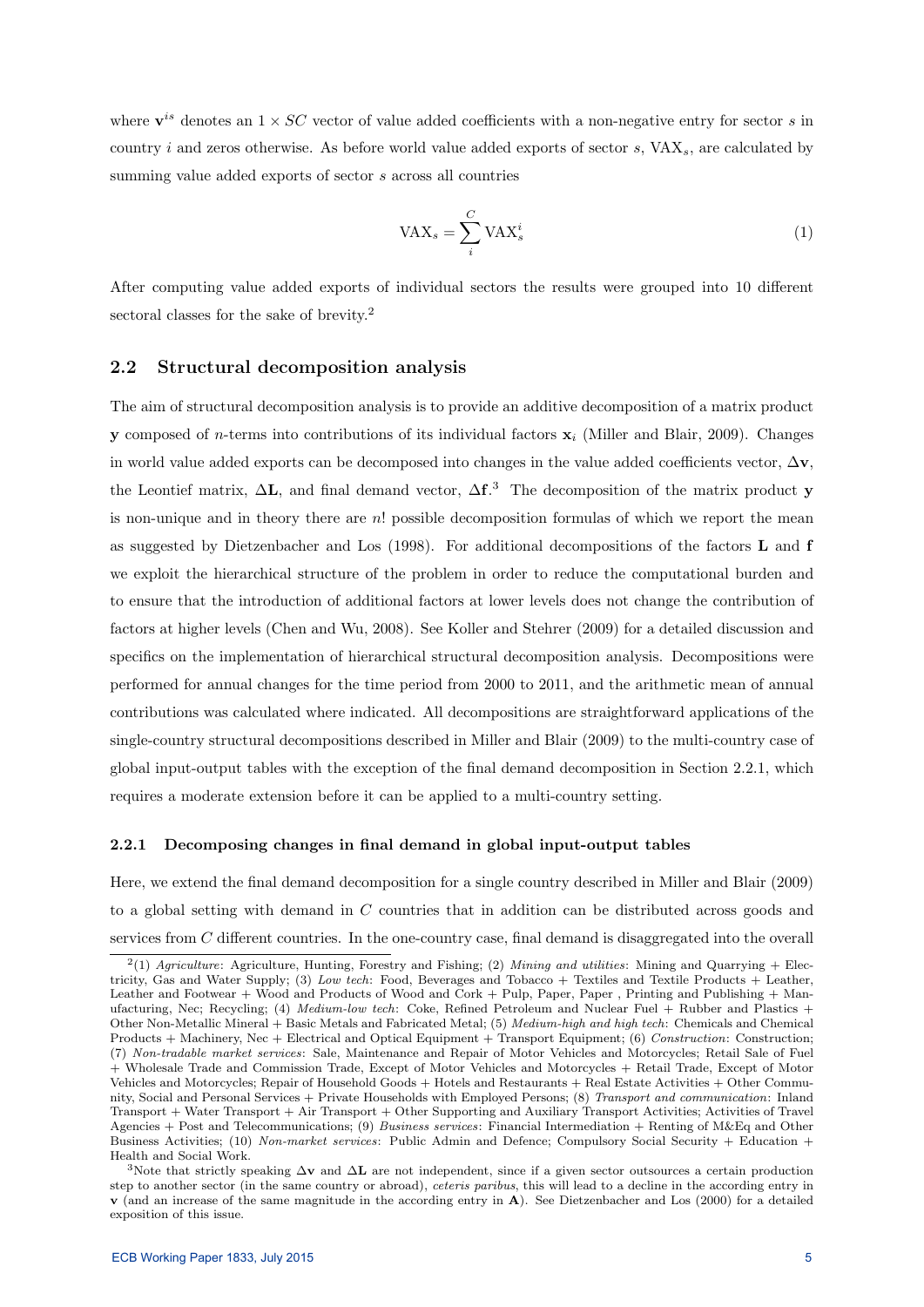level of demand, the final demand mix across demand categories<sup>4</sup> and the final demand distribution across different sectors. In a global setting two additional dimensions need to be considered. First, the overall level of final demand is due to demand in different countries and therefore the final demand *country mix* also needs to be taken into account. Second, once final consumers have determined which kind of product to acquire (sectoral distribution), they also need to decide from which of the C countries a given product should be purchased depending on relative prices and quality. This is captured by the final demand country market share distribution. 5

In a global input-output model with  $S$  sectors and  $C$  countries differentiating  $P$  categories of final demand let  $f_{ipsj}^t$  record the amount of expenditure by demand category p in country i on the product of sector s in country j in year  $t$ . In the following time superscripts are suppressed for the sake of readability.

$$
F_0 = \sum_i \sum_p \sum_s \sum_j f_{ipsj}
$$

is a scalar capturing the overall world level of final demand.

$$
\mathbf{F}_1 = \Big[ \sum_p \sum_s \sum_j \frac{f_{1psj}}{\sum_i f_{ipsj}}; \sum_p \sum_s \sum_j \frac{f_{2psj}}{\sum_i f_{ipsj}}; \dots \sum_p \sum_s \sum_j \frac{f_{Cpsj}}{\sum_i f_{ipsj}} \Big]
$$

is the  $(C \times 1)$  vector capturing the final demand *country mix*, i.e. how the overall world level of final demand is distributed across countries.

$$
\mathbf{F}_2 = \begin{bmatrix} \sum_s \sum_j \frac{f_{11sj}}{\sum_p f_{1psj}} & \sum_s \sum_j \frac{f_{21sj}}{\sum_p f_{2psj}} & \dots & \sum_s \sum_j \frac{f_{C1sj}}{\sum_p f_{Cpsj}} \\ \sum_s \sum_j \frac{f_{12sj}}{\sum_p f_{1psj}} & \sum_s \sum_j \frac{f_{22sj}}{\sum_p f_{2psj}} & \dots & \sum_s \sum_j \frac{f_{C2sj}}{\sum_p f_{Cpsj}} \\ \vdots & \vdots & \ddots & \vdots \\ \sum_s \sum_j \frac{f_{1Psj}}{\sum_p f_{1psj}} & \sum_s \sum_j \frac{f_{2Psj}}{\sum_p f_{2psj}} & \dots & \sum_s \sum_j \frac{f_{CPsj}}{\sum_p f_{Cpsj}} \end{bmatrix}
$$

is the  $(P \times C)$  matrix capturing the final demand *component mix*, i.e. how the country level of final demand is distributed across individual demand components.

$$
\mathbf{F}_3 = \begin{bmatrix} \sum_i \sum_j \frac{f_{i11j}}{\sum_s f_{i1sj}} & \sum_i \sum_j \frac{f_{i21j}}{\sum_s f_{i2sj}} & \cdots & \sum_i \sum_j \frac{f_{iP1j}}{\sum_s f_{iPsj}} \\ \sum_i \sum_j \frac{f_{i12j}}{\sum_s f_{i1sj}} & \sum_i \sum_j \frac{f_{i22j}}{\sum_s f_{i2sj}} & \cdots & \sum_i \sum_j \frac{f_{iP2j}}{\sum_s f_{iPsj}} \\ \vdots & \vdots & \ddots & \vdots \\ \sum_i \sum_j \frac{f_{i1Sj}}{\sum_s f_{i1sj}} & \sum_i \sum_j \frac{f_{i2Sj}}{\sum_s f_{i2sj}} & \cdots & \sum_i \sum_j \frac{f_{iPSj}}{\sum_s f_{iPsj}} \end{bmatrix}
$$

is the  $(S \times P)$  matrix capturing the final demand sectoral distribution, i.e. how the final demand of the different demand components is distributed across products of individual sectors.

<sup>4</sup>The final demand categories specified in WIOD include final consumption expenditure by households, final consumption expenditure by non-profit organisations serving households, final consumption expenditure by the government, gross fixed capital formation and changes in inventories and valuables.

<sup>&</sup>lt;sup>5</sup>Here, we note that our decomposition is not unique and that alternative orders are conceivable. However, the decomposition chosen is, in our opinion, the most intuitive and also naturally leads to an interpretation of competitiveness in terms of market share gains and losses.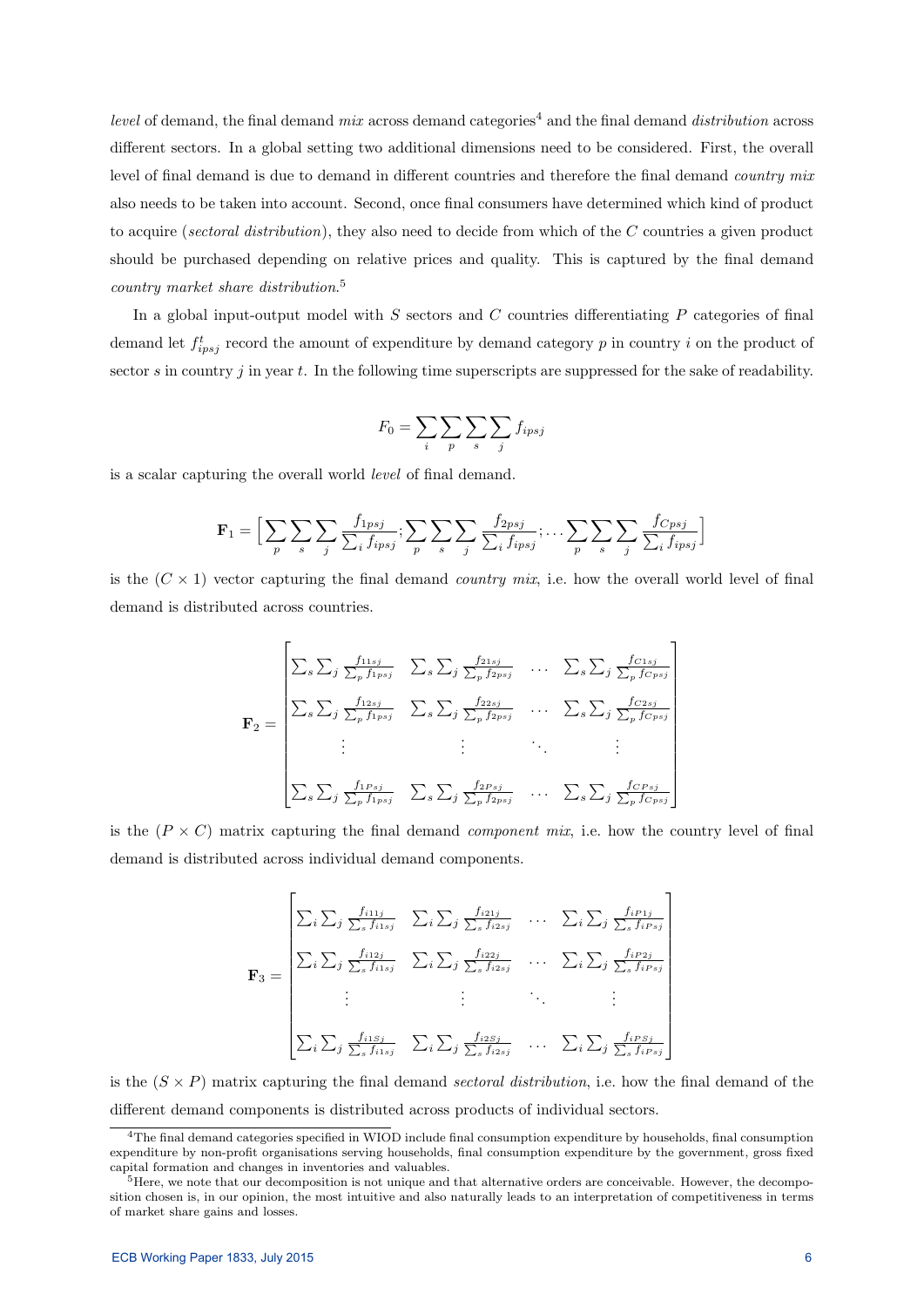$$
\mathbf{f}_c^{(4)} = \Big[ \sum_i \sum_p \frac{f_{ip1c}}{\sum_j f_{ip1j}}; \sum_i \sum_p \frac{f_{ip2c}}{\sum_j f_{ip2j}}; \dots \sum_i \sum_p \frac{f_{ipSc}}{\sum_j f_{ipSj}} \Big]
$$

$$
\mathbf{F}_4 = \Big[ \text{diag}(\mathbf{f}_1^{(4)}); \text{diag}(\mathbf{f}_2^{(4)}); \dots \text{diag}(\mathbf{f}_C^{(4)}) \Big]
$$

is the  $(SC \times S)$  matrix capturing the final demand *country market share distribution*, i.e. how final demand expenditure on individual sectors is distributed across different countries. With the above definitions, the overall final demand vector f can be written as the five-factor product

$$
\mathbf{f} = \mathbf{F}_4 \mathbf{F}_3 \mathbf{F}_2 \mathbf{F}_1 F_0.
$$

#### 2.2.2 Multiplier decomposition of ∆L

Changes in L can be due to changes in the national and international sourcing structure of a given sector. In order to take this distinction into account, we decompose L into three factors  $\mathbf{L} = \mathbf{M}_3 \mathbf{M}_2 \mathbf{M}_1$ , where  $M_1$  captures intra-country effects,  $M_2$  contains inter-country effects and the matrix  $M_3$  records intercountry feedback effects capturing the interaction between  $M_1$  and  $M_2$ . (Round, 1985; Dietzenbacher, 2002). The structure of the matrices  $M_1$ ,  $M_2$  and  $M_3$  is given below following the exposition in Miller and Blair (2009). Changes in intra-country and inter-country elements in  $\bf{A}$  can be distinguished by noting that

$$
A = \begin{bmatrix} A^{11} & A^{12} & \dots & A^{1C} \\ A^{21} & A^{22} & \dots & A^{2C} \\ \vdots & \vdots & \ddots & \vdots \\ A^{C1} & A^{C2} & \dots & A^{CC} \end{bmatrix} = \tilde{A} + (A - \tilde{A}) = \begin{bmatrix} A^{11} & 0 & \dots & 0 \\ 0 & A^{22} & \dots & 0 \\ \vdots & \vdots & \ddots & \vdots \\ 0 & 0 & \dots & A^{CC} \end{bmatrix} + \begin{bmatrix} 0 & A^{12} & \dots & A^{1C} \\ A^{21} & 0 & \dots & A^{2C} \\ \vdots & \vdots & \ddots & \vdots \\ A^{C1} & A^{C2} & \dots & 0 \end{bmatrix}
$$

 $\tilde{A}$  captures the national sourcing structure of a given sector, while  $(A - \tilde{A})$  reflects the origin of its internationally sourced inputs. Hence, intra-country effects are computed as

$$
\mathbf{M}_1 = (\mathbf{I} - \tilde{\mathbf{A}})^{-1} = \begin{bmatrix} (\mathbf{I} - \mathbf{A}^{11})^{-1} & 0 & \dots & 0 \\ 0 & (\mathbf{I} - \mathbf{A}^{22})^{-1} & \dots & 0 \\ \vdots & \vdots & \ddots & \vdots \\ 0 & 0 & \dots & (\mathbf{I} - \mathbf{A}^{CC})^{-1} \end{bmatrix}
$$

For the other two factors the following definition will be useful.

$$
\mathbf{A}^{*} = (\mathbf{I} - \tilde{\mathbf{A}})^{-1} (\mathbf{A} - \tilde{\mathbf{A}}) = \begin{bmatrix} \mathbf{0} & (\mathbf{I} - \mathbf{A}^{11})^{-1} \mathbf{A}^{12} & \dots & (\mathbf{I} - \mathbf{A}^{11})^{-1} \mathbf{A}^{1C} \\ (\mathbf{I} - \mathbf{A}^{22})^{-1} \mathbf{A}^{21} & \mathbf{0} & \dots & (\mathbf{I} - \mathbf{A}^{22})^{-1} \mathbf{A}^{2C} \\ \vdots & \vdots & \ddots & \vdots \\ (\mathbf{I} - \mathbf{A}^{CC})^{-1} \mathbf{A}^{C1} & (\mathbf{I} - \mathbf{A}^{CC})^{-1} \mathbf{A}^{C2} & \dots & \mathbf{0} \end{bmatrix}
$$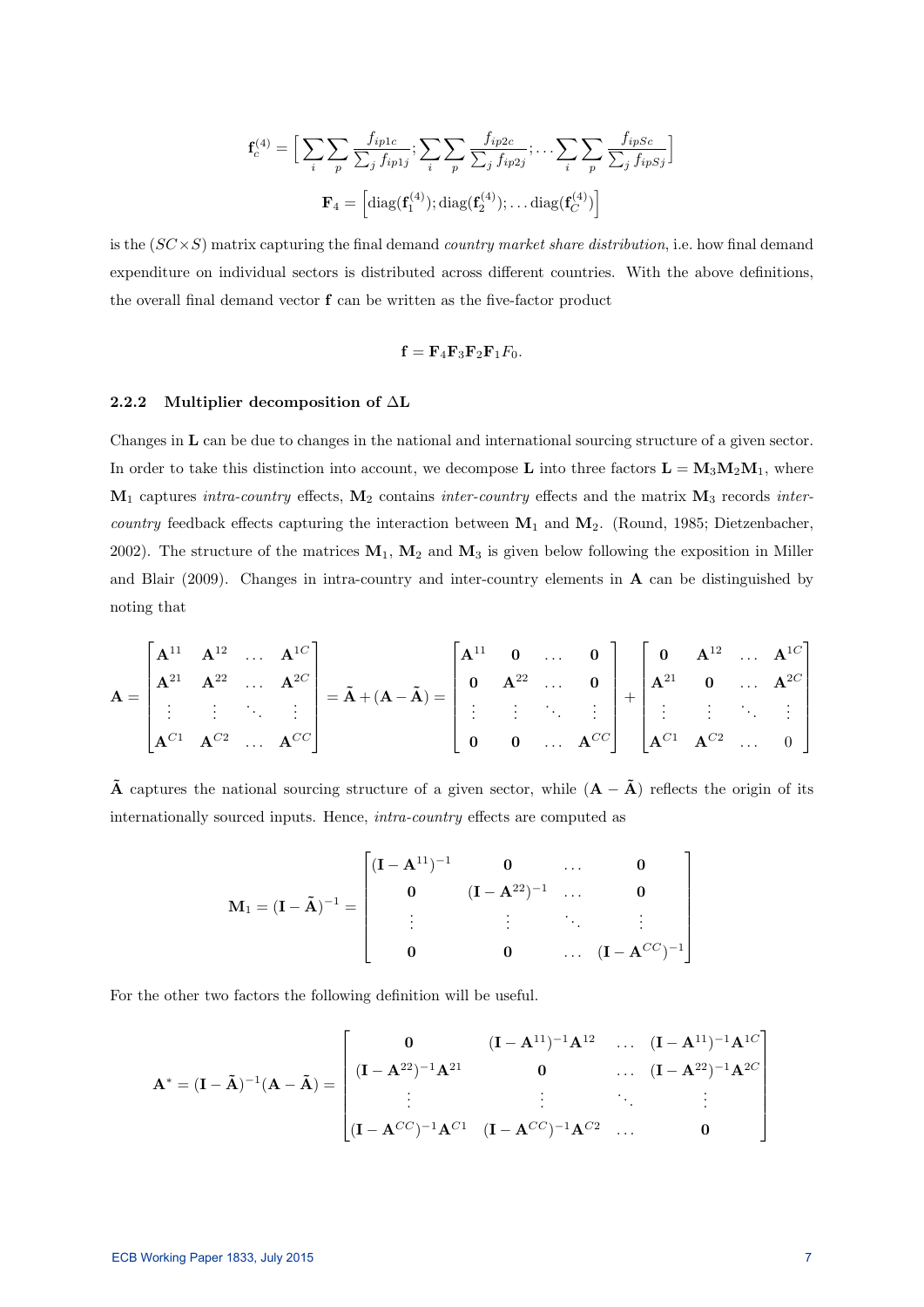Then, inter-country effects,  $M_2$ , can be calculated as

$$
\mathbf{M}_2 = \mathbf{I} + \mathbf{A}^* = \begin{bmatrix} \mathbf{I} & (\mathbf{I} - \mathbf{A}^{11})^{-1} \mathbf{A}^{12} & \dots & (\mathbf{I} - \mathbf{A}^{11})^{-1} \mathbf{A}^{1C} \\ (\mathbf{I} - \mathbf{A}^{22})^{-1} \mathbf{A}^{21} & \mathbf{I} & \dots & (\mathbf{I} - \mathbf{A}^{22})^{-1} \mathbf{A}^{2C} \\ \vdots & \vdots & \ddots & \vdots \\ (\mathbf{I} - \mathbf{A}^{CC})^{-1} \mathbf{A}^{C1} & (\mathbf{I} - \mathbf{A}^{CC})^{-1} \mathbf{A}^{C2} & \dots & \mathbf{I} \end{bmatrix}
$$

The interaction between *intra-country* and *inter-country* effects,  $M_3$ , is computed as

$$
\mathbf{M}_3 = [\mathbf{I} - (\mathbf{A}^*)^2]^{-1}
$$

For a derivation and a detailed discussion of the different factors see Miller and Blair (2009) and the references therein.

#### 2.2.3 Decomposition of  $\Delta L$  - the sectoral and country dimension

An alternative decomposition of L considers the sectoral and country dimension of the international sourcing structure. It splits A into contributions of individual sectors in different countries, i.e. it captures from which sector and country a given sector s obtains its intermediate inputs. In this manner the contribution of sourcing changes in individual sectors to the economy-wide sourcing changes can be determined. Note the difference between this decomposition and the analysis of sectoral value added exports described in equation (1). Sectoral value added exports of sector s describe the monetary amount of value added of sector s, which is absorbed in final demand in countries other than the country of production. They are affected by changes in the sourcing structure of all sectors, since value added of sector s can enter into the production of intermediate and final goods of any sector. In turn, changes in the sourcing structure of sector s can in theory have an impact on sectoral value added exports of all sectors.

The sectoral decomposition of  $\Delta L$  follows the exposition by Miller and Blair (2009). As a first step, note that  $\Delta L$  is related to changes in the global input-output coefficient matrix A in the following way

$$
\Delta \mathbf{L} = \mathbf{L}^1 - \mathbf{L}^0 = \mathbf{L}^0 \mathbf{A}^1 \mathbf{L}^1 - \mathbf{L}^0 \mathbf{A}^0 \mathbf{L}^1 = \mathbf{L}^0 (\Delta \mathbf{A}) \mathbf{L}^1
$$

 $\Delta A$  can then simply be disaggregated into changes in individual sectors of different countries

$$
\Delta \mathbf{A} = \sum_{c=1}^{C} \sum_{s=1}^{S} \Delta \mathbf{A}^{sc}
$$

where  $\Delta \mathbf{A}^{(sc)} =$  $\lceil$  0 ...  $\Delta a_{11sc}$  ... 0 . . . . . . . . . 0 ...  $\Delta a_{SCsc}$  ... 0 1  $\overline{\phantom{a}}$ represents the technology change of sector  $s$  in country  $c$ 

and  $a_{iisc}$  is the technical coefficient capturing the value of sector i in country j that enters production of sector s in country c necessary to produce 1 unit of output. In order to assess contributions to  $\bf{L}$ from changes in sector s irrespective of the country or changes in country c irrespective of the sector the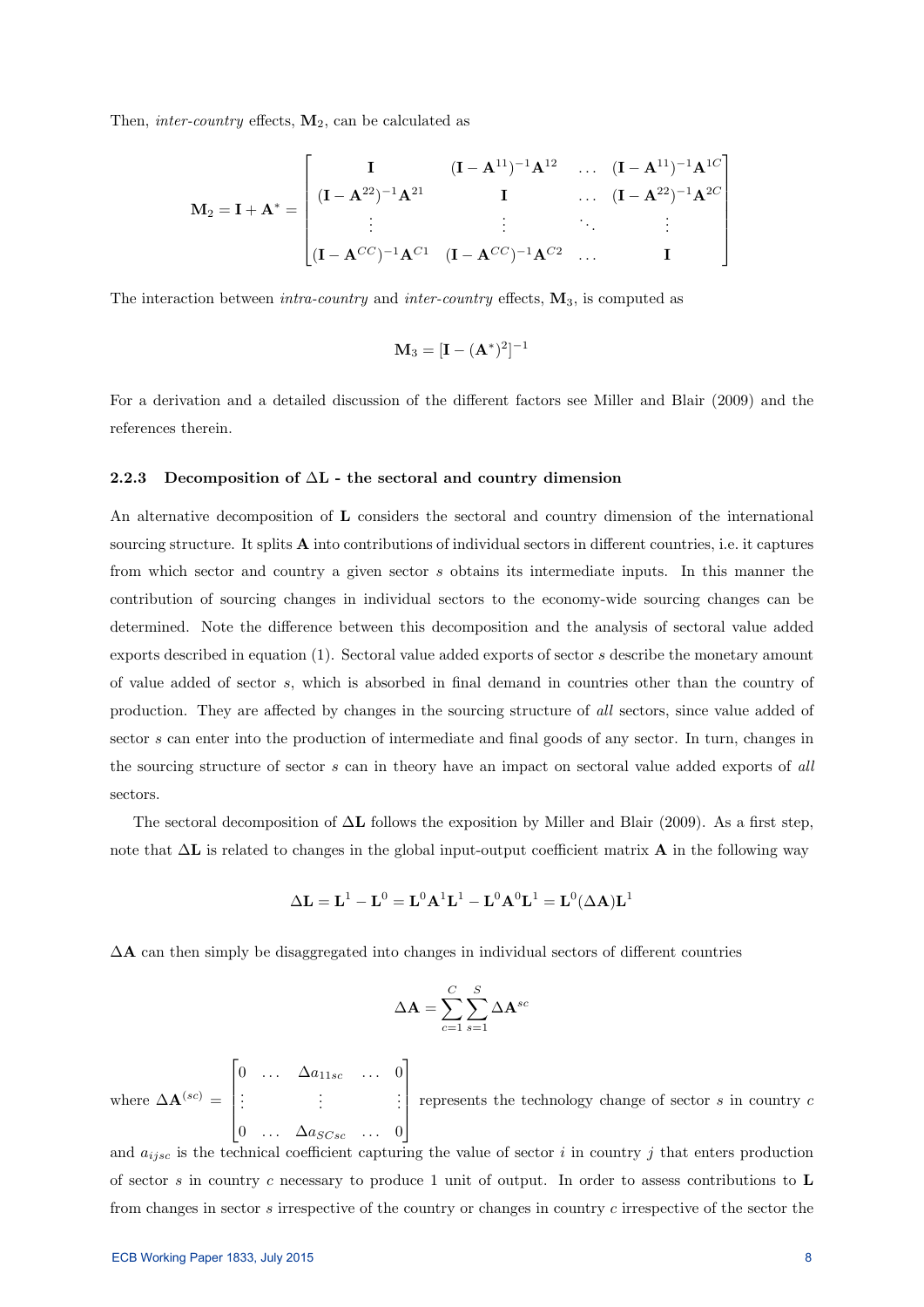

Figure 1: Decomposition of change in world value added trade.

appropriate sums of  $\mathbf{A}^{(sc)}$  were computed.

## 3 Decomposing the great trade collapse

## 3.1 The importance of (international) production sharing

First, note that the great trade collapse, i.e. a more than proportional decline of trade in comparison to changes in GDP, is a phenomenon not limited to gross trade, but is also apparent in value added trade data. While world GDP declined by 5.4% in nominal terms, value added trade collapsed by 18.3% in 2009. Overall the evolution of value added trade mirrors the changes in gross trade figures. Between 2000 and 2008 nominal value added exports grew on average by 11.4% a year. During the great trade collapse value added exports saw a very strong decline and fell by almost one fifth. The two years after the crisis saw a cyclical rebound of value added exports with exceptionally high growth rates in comparison to pre-crisis years (16.1% and 14.6%). In a first step, we use a structural decomposition analysis to assess which of its three basic building blocks contributed to the overall change in value added trade:  $\Delta$ v captures changes in the value added content of production,  $\Delta$ L represents changes in the structure of international production sharing and ∆f records changes in final demand. Figure 1 shows that in an average year before the crisis growth in value added trade (11.4%) was to a large extent driven by changes in final demand (9.6pp). Increased (international) production sharing<sup>6</sup> contributed substantially less (2.6pp), while the decline in the sectoral value added content – corresponding to outsourcing of value creation to other sectors – put a drag on the growth of value added trade (−0.8pp). In stark contrast, changes in (international) production sharing explained just under half (−8.5pp) of the decline in value added exports in 2009 (−18.3%). Demand factors were still the most important (−10.8pp) although their relative significance was smaller than in previous years (59% vs. 84% of the change in value added trade). During the crisis, the share of value added generated within a given sector increased slightly (from 48%

<sup>6</sup>Strictly speaking ∆L includes both changes in intra-country and inter-country production sharing. In Section 3.1.1, we show that changes in international production sharing and its interaction terms were the main drivers of ∆L.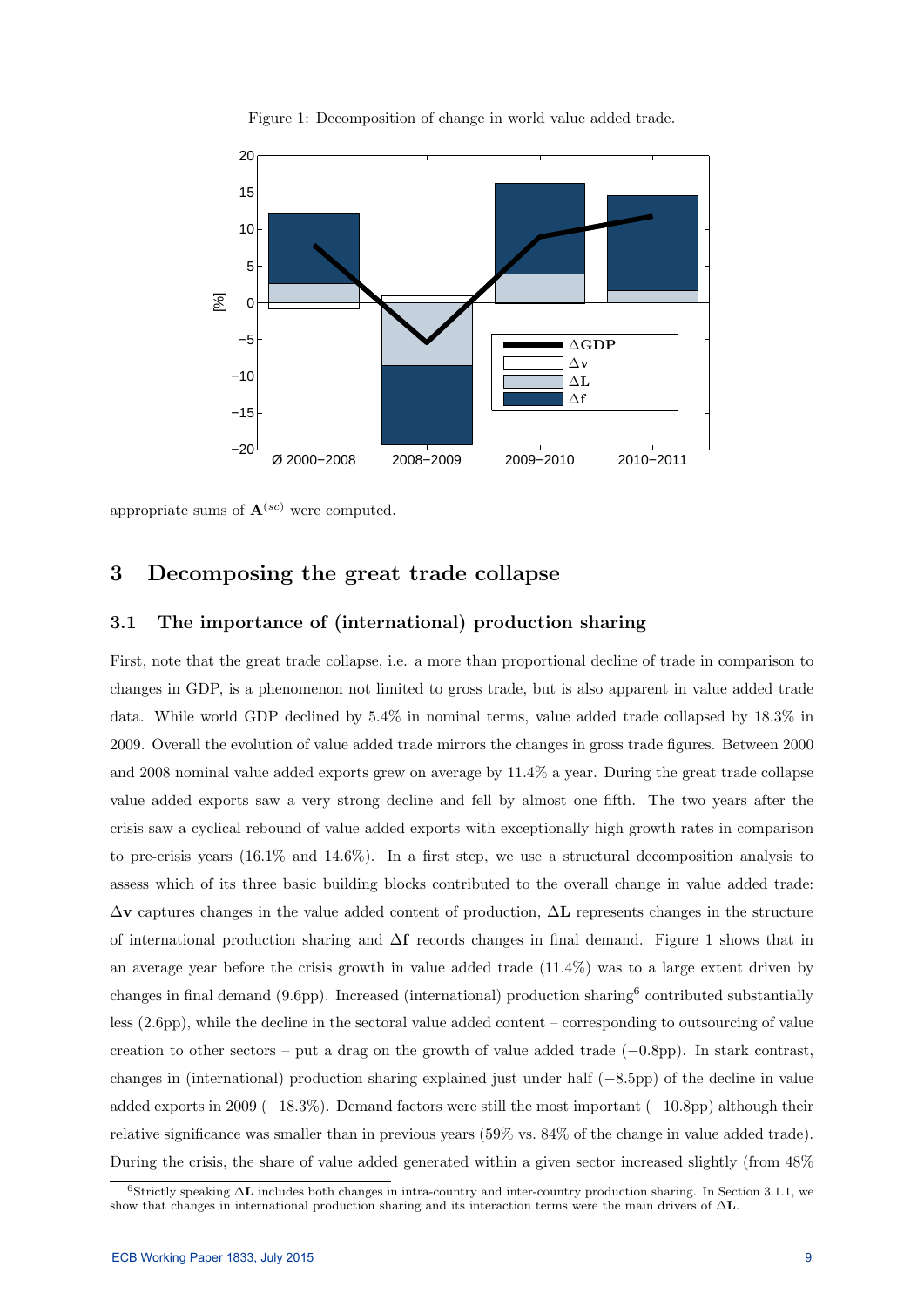to 49%). During the recovery years the relative contribution of all three factors was similar to pre-crisis years. While the drop in final demand was almost completely compensated for in the first year after the crisis, the degree of (international) production sharing had still not regained its pre-crisis level by 2011. Our focus on value added trade, which precludes the influence of double counting terms, demonstrates that changes in vertical specialisation have played a substantial role during the great trade collapse over and above demand effects (Bems et al., 2011).

#### 3.1.1 Contribution to changes in international production sharing ( $\Delta M_1$ ,  $\Delta M_2$  and  $\Delta M_3$ )

In general, changes in international production sharing,  $\Delta L$ , can be due to changes in both the national and international sourcing structure of a given sector. In order to disentangle these two effects, we perform an additional decomposition of  $\Delta L$  into three factors  $\Delta M_1$ ,  $\Delta M_2$  and  $\Delta M_3$ .  $\Delta M_1$  captures changes in the *intra-country* sourcing structure of sectors,  $\Delta M_2$  reflects changes in the *inter-country* sourcing structure and  $\Delta M_3$  records *inter-country* feedback effects due to the interaction between the first two factors.<sup>7</sup>

Table 1: Decomposition of  $\Delta L$  into intra-country ( $\Delta M_1$ ) and inter-country components ( $\Delta M_2$ ) as well as their interaction effect  $(\Delta M_3)$ . Contribution to total change in world value added exports.

|                                          | $\varnothing$ 2000-2008 | 2008-2009 | 2009-2010 | 2010-2011 |
|------------------------------------------|-------------------------|-----------|-----------|-----------|
| bn USD                                   |                         |           |           |           |
| $\Delta \mathbf{L}$                      | 185                     | $-1041$   | 395       | 199       |
| $\Delta M_1$                             | 7                       | 203       | $-116$    | $-34$     |
| $\Delta M_2$                             | 112                     | $-798$    | 328       | 165       |
| $\Delta M_3$                             | 65                      | $-445$    | 182       | 68        |
| <i>contribution to</i> $\Delta$ VAX [pp] |                         |           |           |           |
| $\Delta \mathbf{L}$                      | 2.6                     | $-8.5$    | 3.9       | 1.7       |
| $\Delta M_1$                             | $-0.0$                  | 1.7       | $-1.2$    | $-0.3$    |
| $\Delta \mathbf{M_2}$                    | 1.7                     | $-6.5$    | 3.3       | 1.4       |
| $\Delta {\bf M_3}$                       | 0.9                     | $-3.6$    | 1.8       | 0.6       |

Table 1 shows that before the crisis the biggest contribution to changes in international production sharing came from the inter-country effect  $(\Delta M_2 = 1.7$ pp) and the interaction term  $(\Delta M_3 = 0.9$ pp). This suggests that the relocation of production abroad and the consolidation of cross-border production chains was a significant factor for the growth in value added trade before the crisis (Baldwin, 2011). The reorganisation of production within countries played a negligible role for explaining changes in value added trade. During the great trade collapse inter-country linkages were strongly reduced ( $\Delta M_2 = -6.5$ pp) while the intra-country effect somewhat cushioned the drop in value added trade ( $\Delta M_1 = 1.7$ pp). This means that on average sectors increased the relative share of intermediate inputs sourced from national suppliers at the expense of intermediates purchased from international suppliers. The interaction effect also shows a strong negative contribution  $(\Delta M_3 = -3.6$ pp) during the crisis indicating that in the aggregate the negative inter-country effect prevailed over the positive intra-country effect. Overall this suggests that the negative contribution of  $\Delta L$  during the great trade collapse was mainly driven by changes in international production sharing.

 $7\Delta M_3$  involves second round and higher-order effects that involve both the domestic economy as well as all other countries in the dataset, which is why a complete separation between intra-country and inter-country effects cannot be achieved.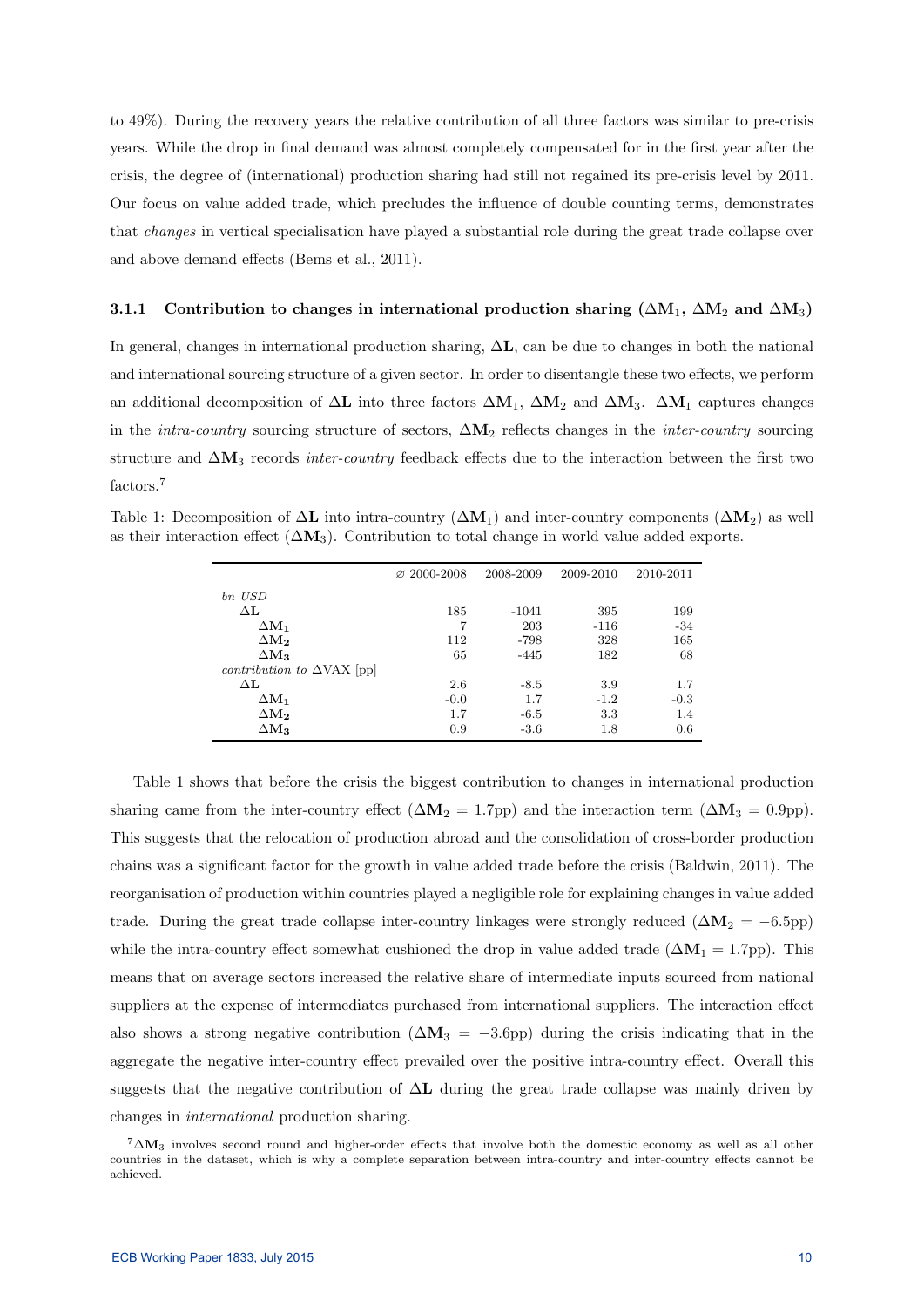#### 3.1.2 Production changes in which sector and which country?

Since modifications in global value chains were such an important factor for the great trade collapse, the question arises whether altered sourcing decisions were a widespread phenomenon or a characteristic of specific economic sectors or countries only.

Table 2 details the contribution of sourcing changes in ten sectoral aggregates to the overall change in value added trade in percentage points. During the crisis changes in production sharing in all sectoral aggregates reduced world value added trade. The absolute magnitude of the changes were larger than in an average year before the crisis suggesting that the crisis impacted sourcing decisions of firms in all sectors to a large extent. While it is true that certain sectors such as medium-low technology and medium-high and high technology contributed relatively more to changes than others, these sectors also showed greater sourcing dynamics before the crisis.

Table 2: Contribution of changes in the sectoral sourcing structure,  $\Delta \mathbf{A}^{(s)}$ , to the overall change in world value added trade in percentage points.

|                                 | $\varnothing$ 2000-2008 | 2008-2009 | 2009-2010 | 2010-2011 |
|---------------------------------|-------------------------|-----------|-----------|-----------|
| Agriculture etc.                | 0.1                     | $-0.2$    | 0.0       | 0.1       |
| Mining and utilities            | 0.3                     | $-0.5$    | 0.2       | 0.3       |
| Low technology                  | 0.2                     | $-0.7$    | 0.4       | 0.1       |
| Medium-low technology           | 0.6                     | $-1.7$    | 0.7       | 0.4       |
| Medium-high and high technology | 0.6                     | $-1.7$    | 0.7       | 0.2       |
| Construction                    | 0.1                     | $-0.9$    | 0.3       | 0.1       |
| Non-tradable market services    | 0.2                     | $-1.1$    | 0.9       | 0.1       |
| Transport and communication     | 0.2                     | $-0.7$    | 0.3       | 0.1       |
| Business services               | 0.1                     | $-0.4$    | $-0.0$    | 0.1       |
| Non-market services             | 0.2                     | $-0.6$    | 0.5       | 0.2       |

Table 3 lists the contribution of changes in vertical specialisation to the overall change in world value added trade in percentage points. Note that since our analysis considers changes in world value added trade, contributions of countries with a small world market share are expected to be smaller than those of countries with bigger world market shares. During the great trade collapse changes in the input mix in all countries except Ireland reduced world value added trade. Some countries such as the United States, Japan, China and Germany showed substantially higher contributions to changes in vertical specialisation. However, these are also the countries with the highest world market share in value added trade and hence changes in their sourcing structure are expected to have a relatively larger impact on world value added trade.

Overall, this suggests that changes in the input mix of production were a widespread phenomenon not limited to particular sectors or economies. In Section 4 we provide a detailed discussion of factors that might be driving the observed contribution of  $\Delta L$  to the decline in value added trade in 2009.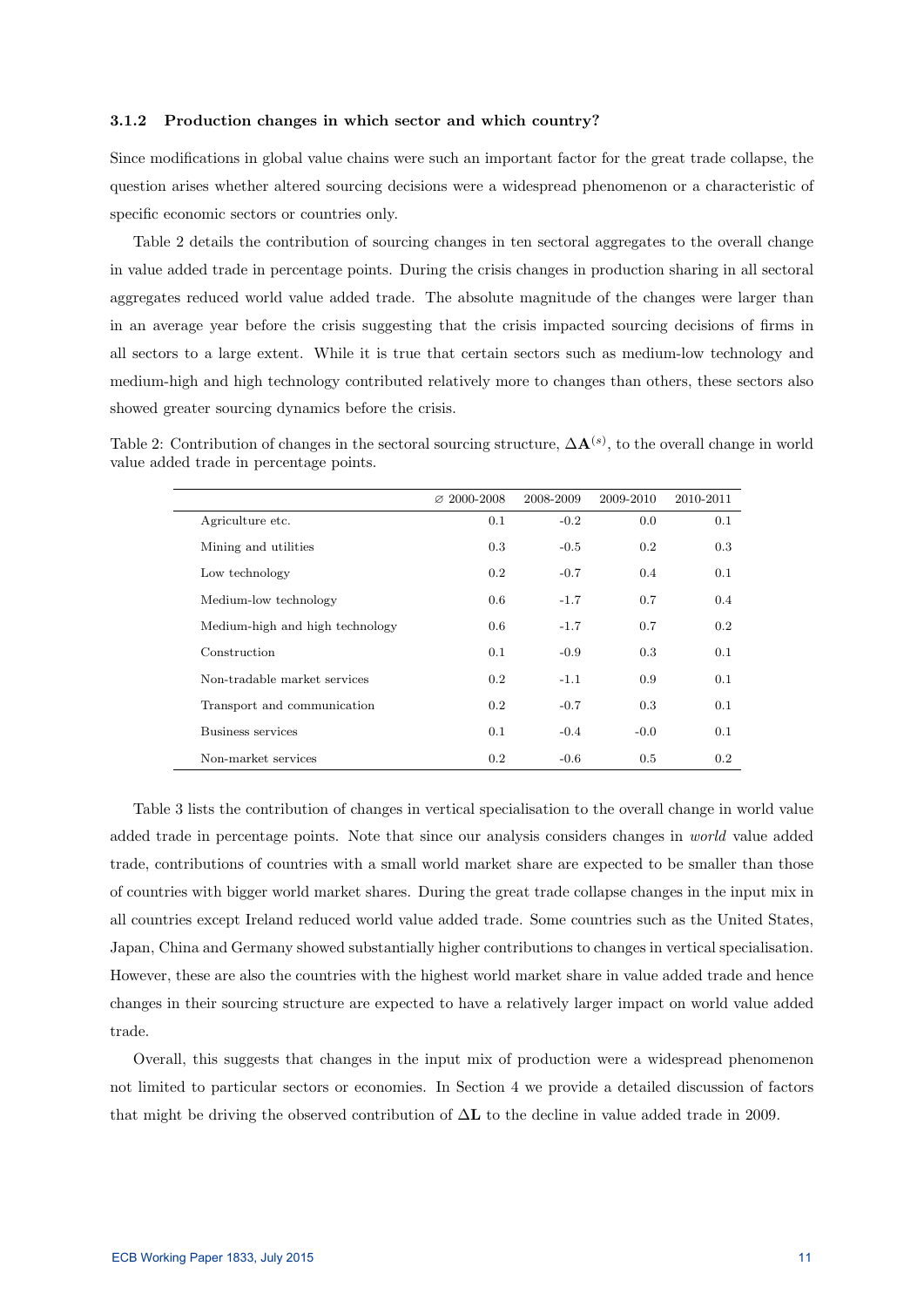|                                                                                                                                                                                                                                                                                                                                  | $\varnothing$ 2000-2008                                                                                                                                                                   | 2008-2009                                                                                                                                                                                                                                                     | 2009-2010                                                                                                                                                                                         | 2010-2011                                                                                                                                                                                   |
|----------------------------------------------------------------------------------------------------------------------------------------------------------------------------------------------------------------------------------------------------------------------------------------------------------------------------------|-------------------------------------------------------------------------------------------------------------------------------------------------------------------------------------------|---------------------------------------------------------------------------------------------------------------------------------------------------------------------------------------------------------------------------------------------------------------|---------------------------------------------------------------------------------------------------------------------------------------------------------------------------------------------------|---------------------------------------------------------------------------------------------------------------------------------------------------------------------------------------------|
| <b>AUS</b>                                                                                                                                                                                                                                                                                                                       | 0.0                                                                                                                                                                                       | $-0.1$                                                                                                                                                                                                                                                        | $-0.0$                                                                                                                                                                                            | 0.1                                                                                                                                                                                         |
| <b>AUT</b>                                                                                                                                                                                                                                                                                                                       | 0.0                                                                                                                                                                                       | $-0.0$                                                                                                                                                                                                                                                        | 0.0                                                                                                                                                                                               | 0.0                                                                                                                                                                                         |
| <b>BEL</b>                                                                                                                                                                                                                                                                                                                       | 0.0                                                                                                                                                                                       | $-0.1$                                                                                                                                                                                                                                                        | 0.1                                                                                                                                                                                               | 0.1                                                                                                                                                                                         |
| BGR                                                                                                                                                                                                                                                                                                                              | 0.0                                                                                                                                                                                       | $-0.0$                                                                                                                                                                                                                                                        | 0.0                                                                                                                                                                                               | 0.0                                                                                                                                                                                         |
| <b>BRA</b>                                                                                                                                                                                                                                                                                                                       | 0.0                                                                                                                                                                                       | $-0.2$                                                                                                                                                                                                                                                        | 0.1                                                                                                                                                                                               | 0.1                                                                                                                                                                                         |
| $_{\rm CAN}$                                                                                                                                                                                                                                                                                                                     | 0.0                                                                                                                                                                                       | $-0.0$                                                                                                                                                                                                                                                        | $-0.0$                                                                                                                                                                                            | 0.0                                                                                                                                                                                         |
| <b>CHN</b>                                                                                                                                                                                                                                                                                                                       | 0.2                                                                                                                                                                                       | $-0.7$                                                                                                                                                                                                                                                        | 0.7                                                                                                                                                                                               | 0.4                                                                                                                                                                                         |
| <b>CYP</b>                                                                                                                                                                                                                                                                                                                       | 0.0                                                                                                                                                                                       | $-0.0$                                                                                                                                                                                                                                                        | 0.0                                                                                                                                                                                               | $-0.0$                                                                                                                                                                                      |
| CZE                                                                                                                                                                                                                                                                                                                              | 0.0                                                                                                                                                                                       | $-0.1$                                                                                                                                                                                                                                                        | 0.0                                                                                                                                                                                               | 0.0                                                                                                                                                                                         |
| DEU                                                                                                                                                                                                                                                                                                                              | 0.2                                                                                                                                                                                       | $-0.5$                                                                                                                                                                                                                                                        | 0.3                                                                                                                                                                                               | 0.1                                                                                                                                                                                         |
| <b>DNK</b>                                                                                                                                                                                                                                                                                                                       | 0.0                                                                                                                                                                                       | $-0.0$                                                                                                                                                                                                                                                        | $-0.0$                                                                                                                                                                                            | 0.0                                                                                                                                                                                         |
| <b>ESP</b>                                                                                                                                                                                                                                                                                                                       | 0.1                                                                                                                                                                                       | $-0.2$                                                                                                                                                                                                                                                        | 0.1                                                                                                                                                                                               | 0.0                                                                                                                                                                                         |
| <b>EST</b>                                                                                                                                                                                                                                                                                                                       | $-0.0$                                                                                                                                                                                    | $-0.0$                                                                                                                                                                                                                                                        | $-0.0$                                                                                                                                                                                            | 0.0                                                                                                                                                                                         |
| <b>FIN</b>                                                                                                                                                                                                                                                                                                                       | 0.0                                                                                                                                                                                       | $-0.0$                                                                                                                                                                                                                                                        | 0.0                                                                                                                                                                                               | 0.0                                                                                                                                                                                         |
| FRA                                                                                                                                                                                                                                                                                                                              | 0.1                                                                                                                                                                                       | $-0.2$                                                                                                                                                                                                                                                        | 0.2                                                                                                                                                                                               | 0.1                                                                                                                                                                                         |
|                                                                                                                                                                                                                                                                                                                                  |                                                                                                                                                                                           |                                                                                                                                                                                                                                                               |                                                                                                                                                                                                   |                                                                                                                                                                                             |
|                                                                                                                                                                                                                                                                                                                                  |                                                                                                                                                                                           |                                                                                                                                                                                                                                                               |                                                                                                                                                                                                   |                                                                                                                                                                                             |
|                                                                                                                                                                                                                                                                                                                                  |                                                                                                                                                                                           |                                                                                                                                                                                                                                                               |                                                                                                                                                                                                   |                                                                                                                                                                                             |
|                                                                                                                                                                                                                                                                                                                                  |                                                                                                                                                                                           |                                                                                                                                                                                                                                                               |                                                                                                                                                                                                   |                                                                                                                                                                                             |
|                                                                                                                                                                                                                                                                                                                                  |                                                                                                                                                                                           |                                                                                                                                                                                                                                                               |                                                                                                                                                                                                   |                                                                                                                                                                                             |
|                                                                                                                                                                                                                                                                                                                                  |                                                                                                                                                                                           |                                                                                                                                                                                                                                                               |                                                                                                                                                                                                   |                                                                                                                                                                                             |
|                                                                                                                                                                                                                                                                                                                                  |                                                                                                                                                                                           |                                                                                                                                                                                                                                                               |                                                                                                                                                                                                   |                                                                                                                                                                                             |
|                                                                                                                                                                                                                                                                                                                                  |                                                                                                                                                                                           |                                                                                                                                                                                                                                                               |                                                                                                                                                                                                   |                                                                                                                                                                                             |
|                                                                                                                                                                                                                                                                                                                                  |                                                                                                                                                                                           |                                                                                                                                                                                                                                                               |                                                                                                                                                                                                   |                                                                                                                                                                                             |
|                                                                                                                                                                                                                                                                                                                                  |                                                                                                                                                                                           |                                                                                                                                                                                                                                                               |                                                                                                                                                                                                   |                                                                                                                                                                                             |
|                                                                                                                                                                                                                                                                                                                                  |                                                                                                                                                                                           |                                                                                                                                                                                                                                                               |                                                                                                                                                                                                   |                                                                                                                                                                                             |
|                                                                                                                                                                                                                                                                                                                                  |                                                                                                                                                                                           |                                                                                                                                                                                                                                                               |                                                                                                                                                                                                   |                                                                                                                                                                                             |
|                                                                                                                                                                                                                                                                                                                                  |                                                                                                                                                                                           |                                                                                                                                                                                                                                                               |                                                                                                                                                                                                   |                                                                                                                                                                                             |
|                                                                                                                                                                                                                                                                                                                                  |                                                                                                                                                                                           |                                                                                                                                                                                                                                                               |                                                                                                                                                                                                   |                                                                                                                                                                                             |
|                                                                                                                                                                                                                                                                                                                                  |                                                                                                                                                                                           |                                                                                                                                                                                                                                                               |                                                                                                                                                                                                   |                                                                                                                                                                                             |
|                                                                                                                                                                                                                                                                                                                                  |                                                                                                                                                                                           |                                                                                                                                                                                                                                                               |                                                                                                                                                                                                   |                                                                                                                                                                                             |
|                                                                                                                                                                                                                                                                                                                                  |                                                                                                                                                                                           |                                                                                                                                                                                                                                                               |                                                                                                                                                                                                   |                                                                                                                                                                                             |
|                                                                                                                                                                                                                                                                                                                                  |                                                                                                                                                                                           |                                                                                                                                                                                                                                                               |                                                                                                                                                                                                   |                                                                                                                                                                                             |
|                                                                                                                                                                                                                                                                                                                                  |                                                                                                                                                                                           |                                                                                                                                                                                                                                                               |                                                                                                                                                                                                   |                                                                                                                                                                                             |
|                                                                                                                                                                                                                                                                                                                                  |                                                                                                                                                                                           |                                                                                                                                                                                                                                                               |                                                                                                                                                                                                   |                                                                                                                                                                                             |
|                                                                                                                                                                                                                                                                                                                                  |                                                                                                                                                                                           |                                                                                                                                                                                                                                                               |                                                                                                                                                                                                   |                                                                                                                                                                                             |
|                                                                                                                                                                                                                                                                                                                                  |                                                                                                                                                                                           |                                                                                                                                                                                                                                                               |                                                                                                                                                                                                   |                                                                                                                                                                                             |
|                                                                                                                                                                                                                                                                                                                                  |                                                                                                                                                                                           |                                                                                                                                                                                                                                                               |                                                                                                                                                                                                   |                                                                                                                                                                                             |
|                                                                                                                                                                                                                                                                                                                                  |                                                                                                                                                                                           |                                                                                                                                                                                                                                                               |                                                                                                                                                                                                   |                                                                                                                                                                                             |
|                                                                                                                                                                                                                                                                                                                                  |                                                                                                                                                                                           |                                                                                                                                                                                                                                                               |                                                                                                                                                                                                   |                                                                                                                                                                                             |
| <b>GBR</b><br>$_{\rm GRC}$<br><b>HUN</b><br><b>IDN</b><br><b>IND</b><br>IRL<br><b>ITA</b><br><b>JPN</b><br><b>KOR</b><br><b>LTU</b><br><b>LUX</b><br><b>LVA</b><br><b>MEX</b><br>MLT<br><b>NLD</b><br>POL<br>PRT<br>ROU<br><b>RUS</b><br><b>SVK</b><br><b>SVN</b><br><b>SWE</b><br><b>TUR</b><br><b>TWN</b><br><b>USA</b><br>RoW | 0.1<br>0.0<br>0.0<br>0.0<br>0.0<br>0.0<br>0.1<br>0.4<br>0.1<br>0.0<br>0.0<br>0.0<br>0.0<br>0.0<br>0.0<br>0.0<br>0.0<br>0.0<br>0.0<br>$-0.0$<br>0.0<br>0.0<br>0.0<br>$0.1\,$<br>0.5<br>0.3 | $-0.1$<br>$-0.1$<br>$-0.0$<br>$-0.1$<br>$-0.2$<br>0.0<br>$-0.3$<br>$-1.1$<br>$-0.2$<br>$-0.0$<br>$-0.0$<br>$-0.0$<br>$-0.0$<br>$-0.0$<br>$-0.0$<br>$-0.1$<br>$-0.0$<br>$-0.0$<br>$-0.1$<br>$-0.0$<br>$-0.0$<br>$-0.0$<br>$-0.1$<br>$-0.1$<br>$-2.7$<br>$-1.2$ | 0.0<br>0.0<br>0.0<br>0.0<br>$-0.0$<br>$-0.0$<br>0.3<br>0.3<br>0.1<br>0.0<br>0.0<br>0.0<br>0.1<br>0.0<br>0.0<br>0.1<br>0.0<br>0.0<br>0.0<br>0.0<br>$-0.0$<br>$-0.0$<br>0.0<br>0.1<br>1.6<br>$-0.2$ | 0.0<br>0.0<br>0.0<br>0.1<br>0.0<br>$-0.0$<br>0.1<br>0.4<br>0.1<br>0.0<br>0.0<br>0.0<br>0.1<br>0.0<br>0.0<br>0.0<br>0.0<br>$-0.0$<br>0.1<br>0.0<br>0.0<br>0.0<br>0.1<br>0.0<br>0.5<br>$-0.9$ |

Table 3: Contribution of changes in individual countries' sourcing structure,  $\Delta \mathbf{A}^{(c)}$ , to the overall change in world value added trade in percentage points.

## 3.2 The role of level and composition of final demand

For gross exports it has been shown that changes in the composition of final expenditure were an important determinant of the great trade collapse although its exact contribution has not been quantified (Bems et al., 2011). Using a global input-output framework allows us to estimate the share of the great trade collapse due to changes in the structure and level of final demand. Here we present the results of a novel decomposition that splits final demand into the five subsequent factors: (1) the overall level of final demand, (2) the mix of countries that contribute to the overall level of demand (*country mix*), (3) the mix of final demand across different demand components such as investment and private consumption (*component mix*), (4) the distribution of goods and services across different demand components (sectoral distribution) and (5) the distribution of country market shares by sector (country market share distribution). (1) represents pure changes in the level of final demand, while (2)-(5) record compositional changes. Category  $(2)$  and  $(3)$  represent the demand side – i.e. which demand component in which country (e.g. investment in the United States) – and (4) and (5) capture the value added source – i.e. from which sector in which country (e.g. automobiles from Germany). The aggregate results of the decomposition are presented in Figure 2. In addition, we delineate i) which demand components were behind changes in the *component mix* (Table 4), ii) for which goods and services demand declined most (Table 5) and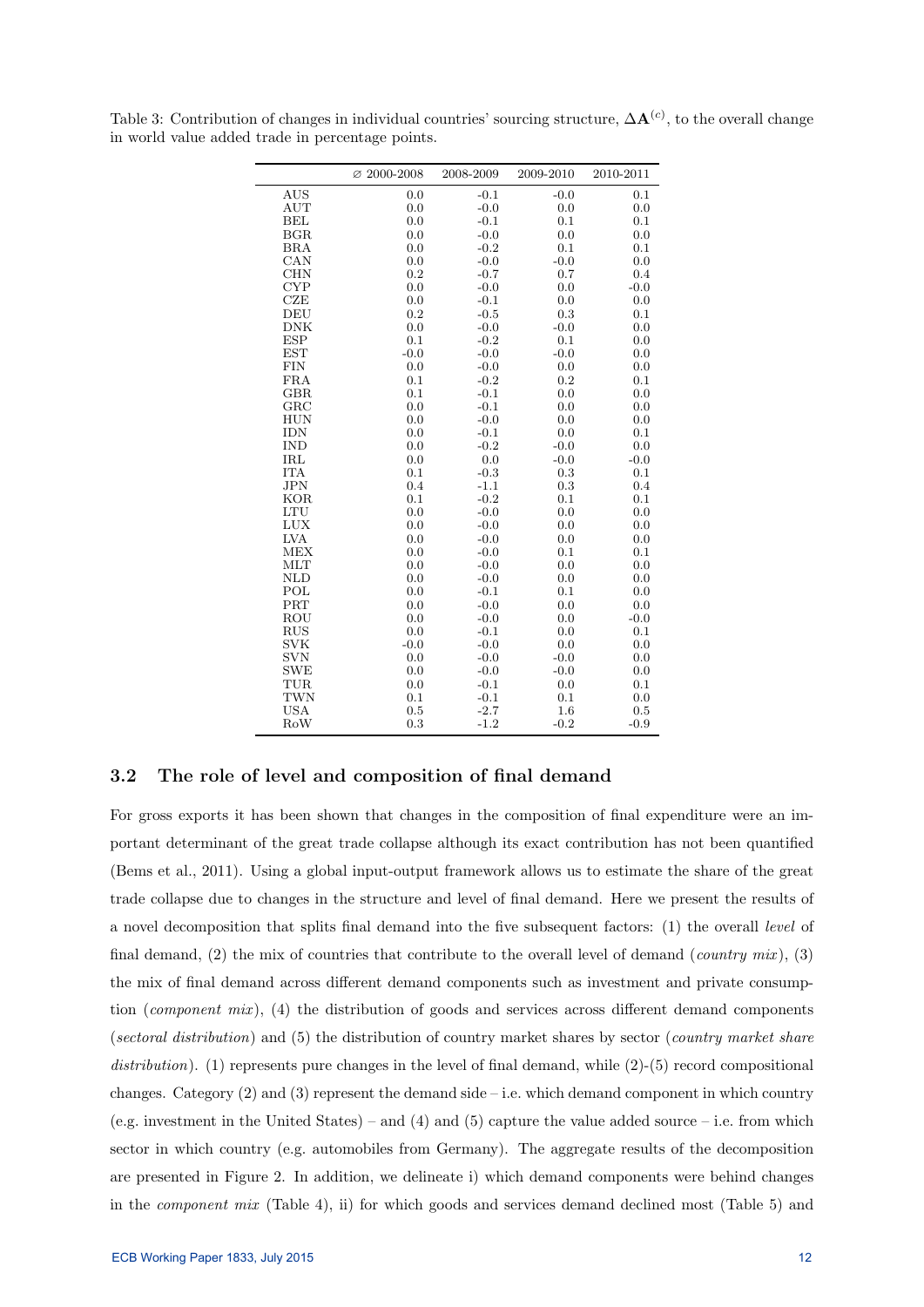

Figure 2: Final demand contribution to change in world value added trade.

iii) which countries contributed to changes in the country market share distribution (Table 6).

Table 4: Contribution of  $\Delta f$ (*component mix*) by demand component to change in value added trade in percentage points.

|                                      | $\varnothing$ 2000-2008 | 2008-2009 | 2009-2010 | 2010-2011 |
|--------------------------------------|-------------------------|-----------|-----------|-----------|
| Consumption Households               | $-0.2$                  | $1.0\,$   | $-0.5$    | $-0.0$    |
| Consumption Non-profit Organisations | $-0.0$                  | 0.0       | 0.0       | 0.0       |
| Consumption Government               | 0.0                     | 0.5       | $-0.1$    | $-0.2$    |
| Investment                           | 0.1                     | $-1.5$    | $-0.5$    | 0.2       |
| Inventory changes                    | 0.1                     | $-2.1$    | 2.2       | 0.5       |

Table 5: Contribution of  $\Delta f$ (sectoral distribution) by sector to change in value added trade in percentage points.

|                                 | $\varnothing$ 2000-2008 | 2008-2009 | 2009-2010 | 2010-2011 |
|---------------------------------|-------------------------|-----------|-----------|-----------|
| Agriculture etc.                | $-0.0$                  | 0.0       | 0.1       | 0.2       |
| Mining and utilities            | 0.0                     | $-0.2$    | 0.1       | 0.0       |
| Low technology                  | $-0.0$                  | $-0.2$    | 0.2       | 0.3       |
| Medium-low technology           | $-0.1$                  | $-0.8$    | 0.3       | 0.4       |
| Medium-high and high technology | $-0.0$                  | $-1.3$    | 1.3       | $-0.3$    |
| Construction                    | $-0.0$                  | 0.4       | $-0.2$    | 0.1       |
| Non-tradable market services    | $-0.0$                  | $-0.0$    | $-0.0$    | $-0.0$    |
| Transport and communication     | 0.2                     | $-0.2$    | 0.1       | 0.0       |
| Business services               | $-0.0$                  | 0.1       | $-0.1$    | $-0.0$    |
| Non-market services             | $-0.0$                  | 0.2       | $-0.1$    | $-0.1$    |

In an average year before the crisis almost the entire final demand contribution to growth in value added trade derived from increases in the overall level of final demand in parallel with strong world economic growth (Figure 2). The only other significant contribution came from the country market share distribution (1.5pp), which reflects gains in export market shares of countries such as China and other emerging countries to the detriment of Japan and the United States which are less strongly integrated in global value chains (Table 6). During the great trade collapse the drop in the overall level of demand accounted for roughly a quarter of the decline in value added exports (−5.1pp) while just under one third (−5.7pp) was due to compositional changes in final demand. Changes in the component mix (−2.0pp) and the sectoral distribution (−2.1pp) played an important role. With regard to the component mix,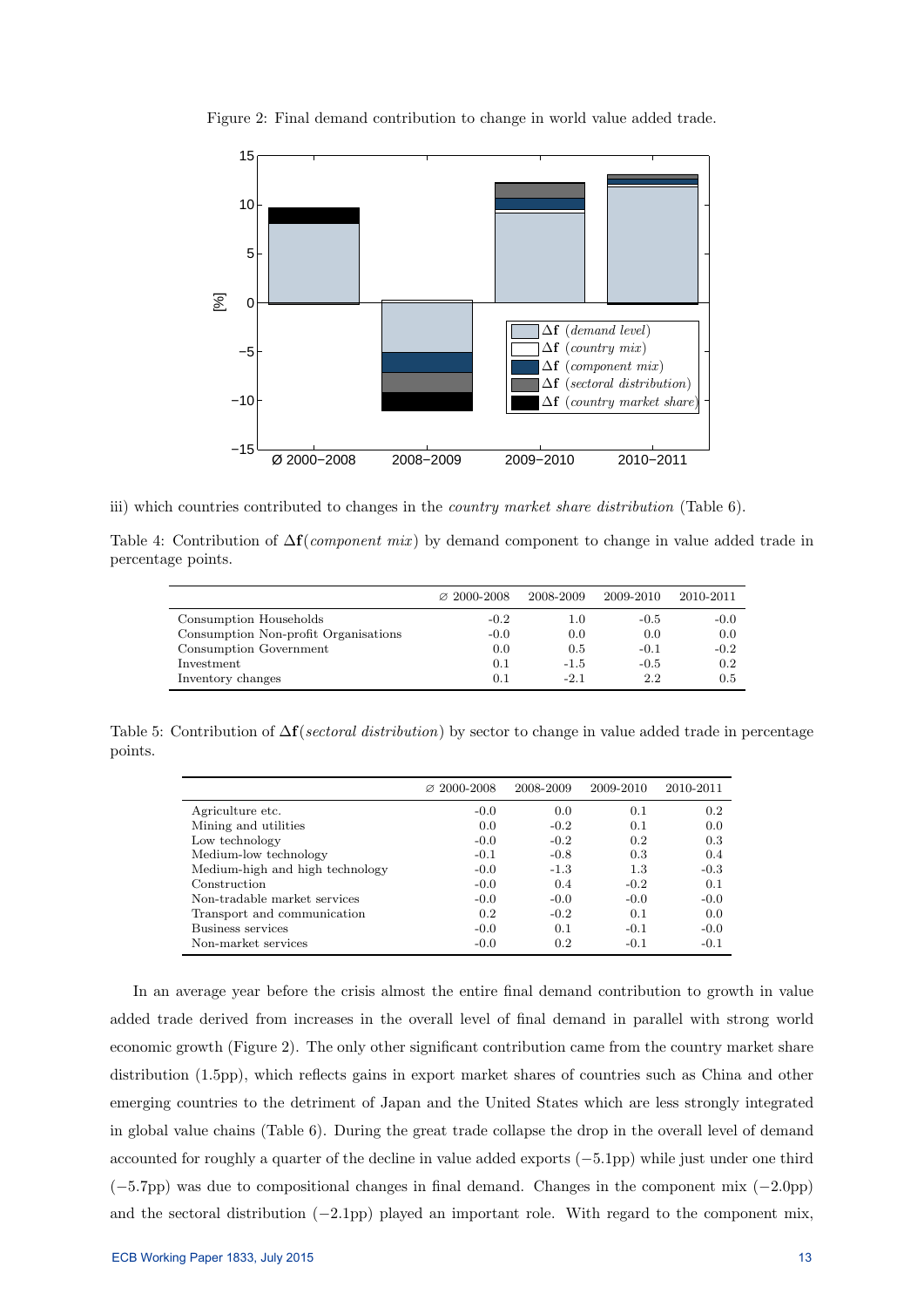|              | $\varnothing$ 2000-2008 | 2008-2009 | 2009-2010 | 2010-2011 |
|--------------|-------------------------|-----------|-----------|-----------|
| <b>AUS</b>   | 0.0                     | 0.1       | 0.1       | 0.1       |
| <b>AUT</b>   | 0.0                     | $-0.1$    | $-0.1$    | $-0.0$    |
| <b>BEL</b>   | 0.0                     | $-0.1$    | $-0.2$    | $-0.0$    |
| BGR          | 0.0                     | $-0.0$    | $-0.0$    | $-0.0$    |
| <b>BRA</b>   | 0.1                     | $-0.0$    | 0.2       | 0.1       |
| CAN          | $-0.0$                  | $-0.0$    | 0.2       | $-0.1$    |
| <b>CHN</b>   | 0.9                     | 1.2       | 1.0       | 1.0       |
| <b>CYP</b>   | 0.0                     | $-0.0$    | $-0.0$    | $-0.0$    |
| CZE          | 0.1                     | $-0.1$    | $-0.0$    | 0.0       |
| <b>DEU</b>   | 0.1                     | $-0.5$    | $-0.6$    | $-0.1$    |
| <b>DNK</b>   | 0.0                     | $-0.1$    | $-0.1$    | $-0.0$    |
| <b>ESP</b>   | 0.1                     | $-0.1$    | $-0.3$    | $-0.1$    |
| <b>EST</b>   | 0.0                     | $-0.0$    | $-0.0$    | 0.0       |
| <b>FIN</b>   | 0.0                     | $-0.1$    | $-0.1$    | $-0.0$    |
| <b>FRA</b>   | 0.0                     | $-0.1$    | $-0.4$    | $-0.2$    |
| <b>GBR</b>   | $-0.1$                  | $-0.5$    | $-0.1$    | $-0.1$    |
| $_{\rm GRC}$ | 0.0                     | $-0.0$    | $-0.1$    | $-0.0$    |
| <b>HUN</b>   | 0.0                     | $-0.1$    | $-0.0$    | $-0.0$    |
| <b>IDN</b>   | 0.0                     | 0.1       | 0.2       | 0.1       |
| <b>IND</b>   | 0.1                     | 0.3       | 0.3       | $-0.0$    |
| IRL          | 0.0                     | $-0.1$    | $-0.2$    | $-0.0$    |
| <b>ITA</b>   | 0.0                     | $-0.3$    | $-0.4$    | $-0.2$    |
| JPN          | $-0.3$                  | $-0.2$    | 0.5       | $-0.3$    |
| <b>KOR</b>   | 0.0                     | $-0.1$    | 0.3       | 0.0       |
| <b>LTU</b>   | 0.0                     | $-0.0$    | $-0.0$    | 0.0       |
| <b>LUX</b>   | 0.0                     | $-0.0$    | $-0.0$    | $-0.0$    |
| <b>LVA</b>   | 0.0                     | $-0.0$    | $-0.0$    | $-0.0$    |
| <b>MEX</b>   | $-0.0$                  | $-0.2$    | 0.1       | 0.0       |
| <b>MLT</b>   | 0.0                     | $-0.0$    | $-0.0$    | $-0.0$    |
| <b>NLD</b>   | 0.0                     | $-0.1$    | $-0.2$    | $-0.1$    |
| POL          | 0.1                     | $-0.1$    | $-0.0$    | 0.0       |
| PRT          | 0.0                     | $-0.0$    | $-0.1$    | $-0.0$    |
| ROU          | 0.0                     | $-0.0$    | $-0.0$    | 0.0       |
| <b>RUS</b>   | 0.1                     | $-0.2$    | 0.1       | 0.1       |
| <b>SVK</b>   | 0.0                     | $-0.0$    | $-0.0$    | $-0.0$    |
| <b>SVN</b>   | 0.0                     | $-0.0$    | $-0.0$    | $-0.0$    |
| <b>SWE</b>   | 0.0                     | $-0.2$    | 0.0       | 0.0       |
| TUR          | 0.0                     | $-0.1$    | 0.0       | $-0.0$    |
| <b>TWN</b>   | $-0.1$                  | $-0.1$    | 0.1       | $-0.1$    |
| <b>USA</b>   | $-0.4$                  | $-0.1$    | $-0.4$    | $-0.6$    |
| RoW          | 0.5                     | 0.2       | 0.4       | 0.3       |

Table 6: Contribution of  $\Delta f$ (*country market share distribution*) by country to change in value added trade in percentage points.

the share of investment and inventory demand declined substantially relative to that of household and government consumption during the crisis (Table 4). This led to a decline in world value added trade since the latter have a lower import content than the former. The sectoral distribution of demand also changed markedly during the trade collapse as the share of demand declined in all sectoral aggregates relative to demand in construction, non-market services and business services (Table 5). Demand for medium-low technology as well as medium-high and high technology goods dropped strongly both of which have a very high import content. Overall, our results on the importance of the strong decline in investment and inventories as well as the large decrease in the demand for durable goods in explaining the collapse in value added trade mirror the findings from the literature on gross trade (Bems et al., 2013). A new important compositional factor that emerges is the country market share distribution which contributed about one tenth (−1.9pp) to the great trade collapse. This reflects the fact that the crisis particularly affected demand for goods and services of economies that are highly integrated in cross-border production chains such as EU countries (Table 6). The year after the crisis saw an immediate rebound of the overall demand level that more than offset the drop during the great trade collapse. The sectoral distribution and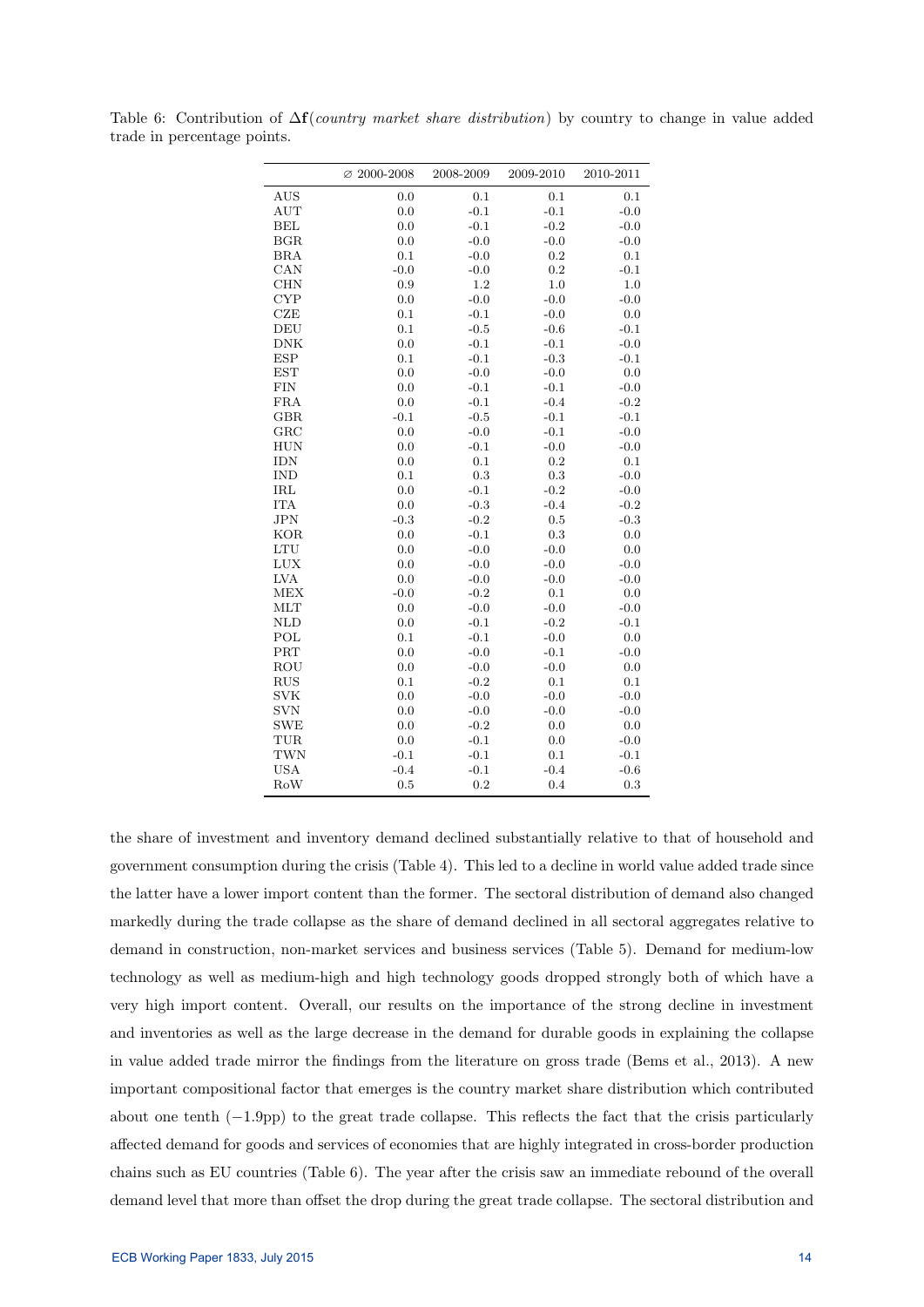

Figure 3: Decomposition of change in world value added exports between 2008 and 2009 by sector.

component mix recovered much more slowly and in 2011 still had not reached their respective pre-crisis level. The share of inventory demand rebounded completely in the year after the crisis, while investment demand continued to decline and only started to recover weakly in 2011 (Table 4). The prolonged crisis was also reflected in the country market share distribution which did not recuperate in the year after the crisis and even showed a further decline in 2011. This was mainly due to a continuing decrease in the demand share of many European Union countries in 2010 and even 2011 reflecting the reverberations of the sovereign debt crises in the euro area.

## 3.3 Sectoral value added exports

Another question that needs to be addressed is how value added exports of different sectors fared during the financial crisis. For gross exports, the consensus that has emerged is that exports of durables were particularly hard hit while non-durables and services were much less affected (Levchenko et al., 2010; Bems et al., 2013). Bems et al. (2011) arrive at the same conclusion for value added trade based on a global input-output table constructed from national input-output tables and bilateral trade data from 2004. However, in the light of our results on the changes in international production sharing a constant input-output structure along with the use of only three aggregated composite sectors does not appear to be an innocuous assumption. Table 7 shows the percentage changes in sectoral value added exports and the corresponding contribution of changes in value added content, international production sharing and final demand factors as a percentage of the total change. In an average year before the crisis nominal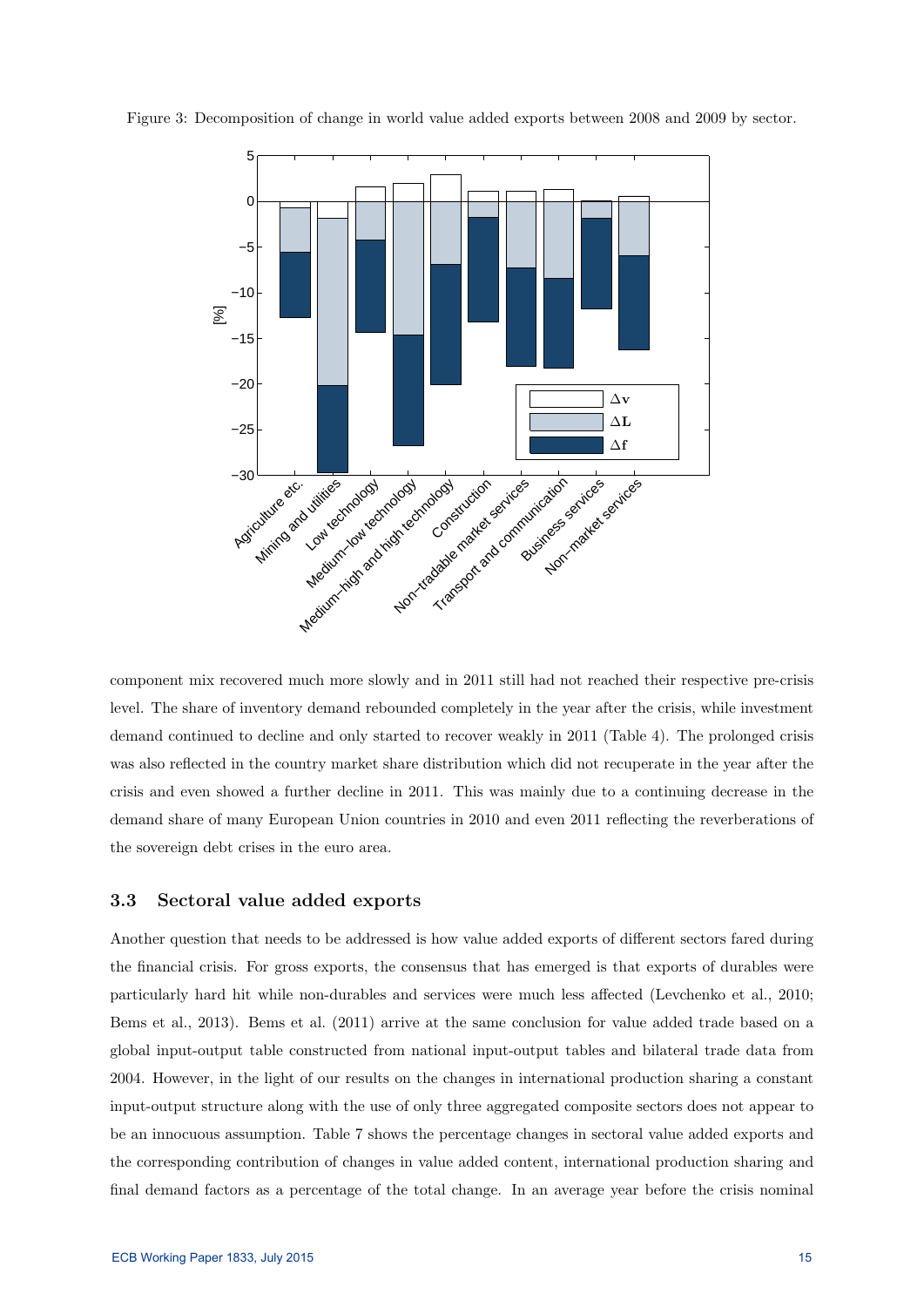value added exports of almost all sectors grew with two-digit figures while the mining and utilities sector – likely also due to price increases – even reached growth rates of almost 22%. In contrast to the findings on gross exports, all sectors were hard hit by the financial crisis and in no sector did value added exports decline by less than 11.8% (Figure 3). While value added exports fell particularly strongly in the mediumlow technology sector  $(-24.8\%)$ , the dichotomy between services and manufacturing sectors observed in gross exports is not apparent in value added trade data.<sup>8</sup>

Table 7: Decomposition of change in world value added exports by sector (% change / contribution to  $\Delta$ VAX in percentage points).

|                                       |                                            | $\varnothing$ 2000-2008 | 2008-2009         | 2009-2010      | 2010-2011      |
|---------------------------------------|--------------------------------------------|-------------------------|-------------------|----------------|----------------|
| Agriculture etc.                      |                                            |                         |                   |                |                |
| share in world trade: $4.4\%$ (2011)  | $\triangle$ VAX                            | 19.1                    | $-12.7$           | 18.8           | 20.9           |
|                                       | $\Delta$ v                                 | $-0.5$                  | $-0.7$            | $1.6\,$        | $-0.3$         |
|                                       | $\Delta L$                                 | 1.9                     | $-4.9$            | 4.8            | 3.3            |
|                                       | $\Delta f$                                 | 9.8                     | $-7.1$            | 12.4           | 14.6           |
| Mining and utilities                  |                                            |                         |                   |                |                |
| share in world trade: $15.2\%$ (2011) | $\triangle$ VAX                            | 24.2                    | $-29.7$           | 24.3           | 29.0           |
|                                       | $\Delta \mathbf{v}$                        | $-0.7$                  | $-1.8$            | 0.8            | 0.1            |
|                                       | $\Delta \mathbf{L}$                        | 10.9                    | $-18.4$           | 10.6           | 9.1            |
|                                       | Δf                                         | 10.6                    | $-9.5$            | 13.0           | 14.1           |
| Low technology                        |                                            |                         |                   |                |                |
| share in world trade: $8.8\%$ (2011)  | $\triangle$ VAX                            | 16.2                    | $-12.7$           | 12.8           | 14.8           |
|                                       | $\Delta \mathbf{v}$                        | $-0.9$                  | 1.6               | $-0.8$         | $-0.2$         |
|                                       | $\Delta \mathbf{L}$                        | 0.3                     | $-4.2$            | 3.3            | $-0.4$         |
|                                       | Δf                                         | 9.4                     | $-10.2$           | 10.3           | 13.7           |
| Medium-low technology                 |                                            |                         |                   |                |                |
| share in world trade: $10.6\%$ (2011) | $\triangle$ VAX                            | 18.0                    | $-24.8$<br>2.0    | 21.3           | 20.8           |
|                                       | $\Delta \mathbf{v}$<br>$\Delta \mathbf{L}$ | $-2.1$<br>4.0           | $-14.7$           | $-0.8$<br>8.4  | 0.1<br>3.5     |
|                                       | $\Delta \mathbf{f}$                        | 10.0                    | $-12.1$           | 13.7           |                |
| Medium-high and high technology       |                                            |                         |                   |                | 13.6           |
| share in world trade: $19.9\%$ (2011) | $\triangle$ VAX                            | 15.3                    | $-17.1$           | 18.2           | 14.5           |
|                                       | $\Delta$ v                                 | $-1.3$                  | 2.9               | $-0.3$         | $-0.2$         |
|                                       | $\Delta \mathbf{L}$                        | 1.0                     | $-6.9$            | 4.3            | 1.0            |
|                                       | Δf                                         | 9.3                     | $-13.2$           | 14.3           | 11.5           |
| Construction                          |                                            |                         |                   |                |                |
| share in world trade: $0.7\%$ (2011)  | $\triangle$ VAX                            | 19.2                    | $-12.1$           | 9.8            | 11.2           |
|                                       | $\Delta \mathbf{v}$                        | $-0.4$                  | 1.1               | 0.7            | $-0.1$         |
|                                       | $\Delta \mathbf{L}$                        | 1.6                     | $-1.7$            | $-0.6$         | $-2.4$         |
|                                       | Δf                                         | 9.9                     | $-11.5$           | 9.7            | 12.6           |
| Non-tradable market services          |                                            |                         |                   |                |                |
| share in world trade: $15.3\%$ (2011) | $\triangle$ VAX                            | 17.0                    | $-16.9$           | 13.7           | 15.2           |
|                                       | $\Delta \mathbf{v}$                        | $-0.1$                  | 1.1               | $-1.4$         | $-0.0$         |
|                                       | $\Delta \mathbf{L}$                        | 1.1                     | $-7.3$            | 2.5            | 0.1            |
|                                       | Δf                                         | 9.4                     | $-10.7$           | 12.6           | 13.3           |
| Transport and communication           |                                            |                         |                   |                |                |
| share in world trade: $7.9\%$ (2011)  | $\triangle$ VAX                            | 17.0                    | $-17.0$           | 12.7           | 14.1           |
|                                       | $\Delta \mathbf{v}$                        | $-0.7$                  | 1.3               | 0.0            | $-0.1$         |
|                                       | $\Delta \mathbf{L}$                        | 2.1                     | $-8.4$            | 1.8            | $-0.8$         |
|                                       | Δf                                         | 9.7                     | $-9.9$            | 10.8           | 13.4           |
| Business services                     |                                            |                         |                   |                |                |
| share in world trade: $16.0\%$ (2011) | $\Delta$ VAX                               | 17.3                    | $-11.8$           | 10.0           | 11.7           |
|                                       | $\Delta \mathbf{v}$                        | $-0.1$                  | 0.0               | 0.7            | $-0.0$         |
|                                       | $\Delta \mathbf{L}$<br>$\Delta \textbf{f}$ | 2.1<br>9.2              | $-1.8$<br>$-10.0$ | $-0.8$<br>10.1 | $-1.1$<br>11.7 |
| Non-market services                   |                                            |                         |                   |                |                |
| share in world trade: $1.1\%$ (2011)  | $\triangle$ VAX                            | 18.0                    | $-15.7$           | 7.8            | 16.0           |
|                                       | $\Delta \mathbf{v}$                        | $-0.4$                  | 0.6               | $-0.1$         | $0.0\,$        |
|                                       | $\Delta \mathbf{L}$                        | 3.4                     | $-6.0$            | $-2.9$         | $1.1\,$        |
|                                       | Δf                                         | 9.5                     | $-10.3$           | 10.9           | 13.7           |
|                                       |                                            |                         |                   |                |                |

Regarding the relative contribution of final demand and vertical specialisation to sectoral value added export growth prior to the crisis there are no strong disparities between sectors and the overall picture is very much in line with the figures of aggregate value added exports.<sup>9</sup> During the crisis year sourcing

<sup>8</sup>Our results are qualitatively in line with the numbers from the OECD Trade in Value Added database.

<sup>&</sup>lt;sup>9</sup>The mining and utilities as well as the medium-low technology sector are the only exception. Mining and utilities value added exports show a big contribution of changes in international production sharing, but given the high dependence on natural resource inputs in this sector price effects are difficult to rule out. The medium-low technology sector has a large negative contribution of ∆v and a big positive contribution of ∆L presumably reflecting the pronounced outsourcing and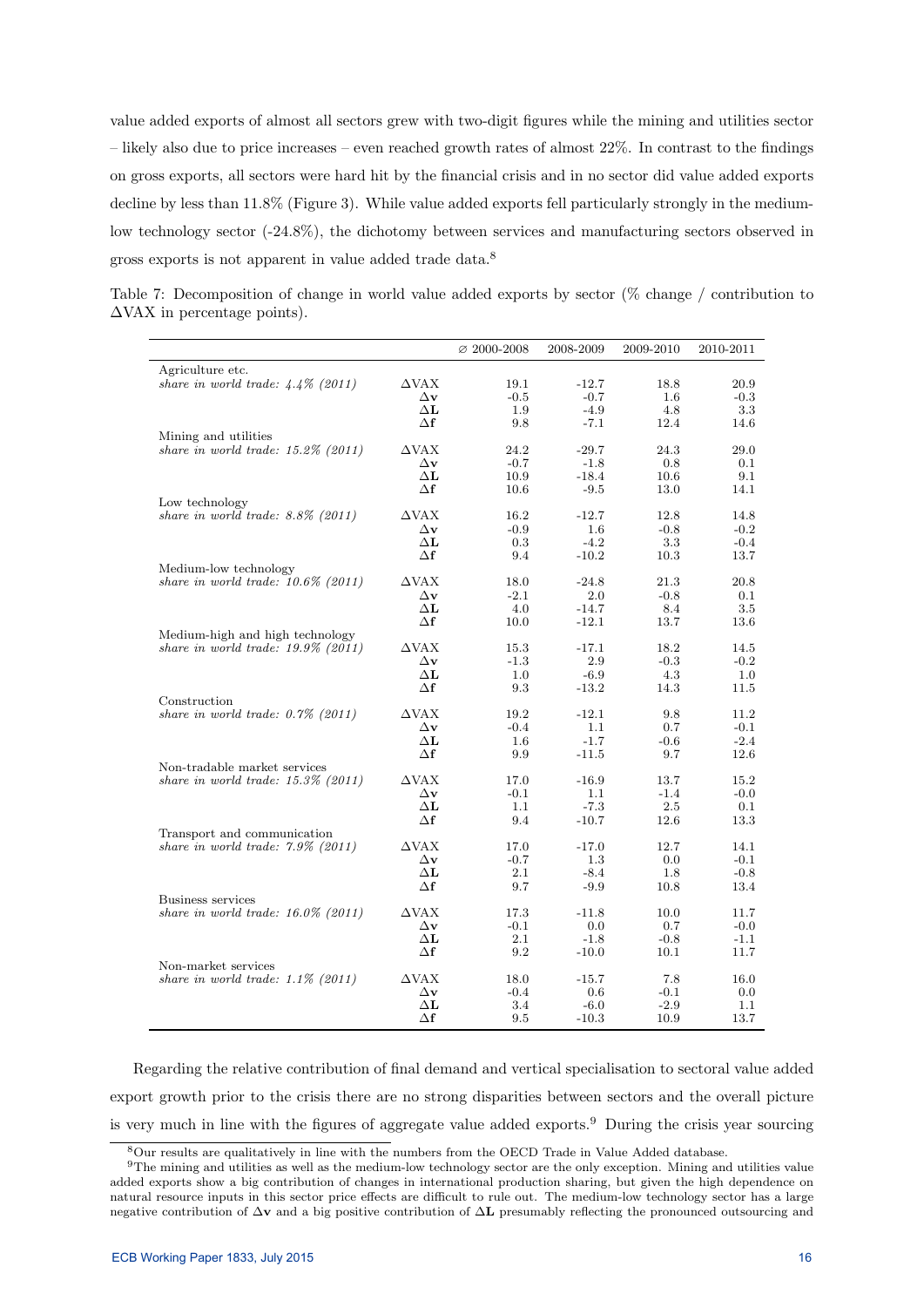changes became a major factor for the decline in value added exports of almost all sectors. Changes in international production sharing for most services sectors (non-market services, non-tradable market services, transport and communication) accounted for 38% to almost 50% of the drop in value added exports. Manufacturing sectors (low technology, medium-low technology, medium-high and high technology) were likewise hard hit by sourcing changes (between 33% and 59%). This is a remarkable result which highlights that focusing on final demand changes falls short of accounting for the great trade collapse in value added exports in very much every sector. In the year after the crisis most sectors saw above average contributions of sourcing changes compensating for some but not all of the decline during the crisis. What is striking is that the growth of value added exports of some sectors, in particular services, was hampered by changes in sourcing decisions. This was particularly true for value added exports of the construction and business services sector which includes financial intermediation suggesting that firms may have reduced or postponed these "non-essential" services expenditures in the aftermath of the crisis.

While our results qualify the findings by Bems et al.  $(2011)$ , they are consistent with what we know about the structural differences between gross and value added trade. Johnson and Noguera (2012) show that the share of services value added in total value added exports is substantially higher than the share of direct services exports in total gross exports of a country. This is due to the fact that services sectors often provide intermediate inputs to goods exporters whereas direct services exports are hampered, for example, due to linguistic and legal barriers. As a consequence services sectors indirectly benefit from and contribute to the export success of goods exporters. In turn, our findings highlight that demand shocks hitting direct goods exporters are transmitted to service input providers further upstream in line with theoretical models on the origins of aggregate fluctuations (Horvath, 2000; Acemoglu et al., 2012).

## 4 Discussion

What ultimately lies at the heart of the changes in international production sharing is the most pressing question that comes out of our study. In this section we argue that price changes, inventory adjustments, intra-sectoral composition effects or an increase in protectionism were unlikely to be the main driver for the observed contribution of  $\Delta L$  to the decline in value added trade in 2009.

All of the literature on trade in value added considers nominal flows since global input-output tables are currently only available in current prices. This implies that changes in the relative prices of different sectors (e.g. commodities versus manufactures) may potentially have a bearing on our results. The literature on the great trade collapse has documented that the price of manufactures/differentiated goods increased (Haddad et al., 2010) or remained broadly stable (Gopinath et al., 2012) while the prices of other goods declined substantially in the crisis year. If price changes were the only factor accounting for the contribution of  $\Delta L$ , *ceteris paribus*, this suggests that sectors whose prices increased relative to those of other sectors should have benefited from changes in international production sharing. However, the results in Table 7 indicate that value added exports of all sectors were negatively impacted by changes in vertical specialisation. On the whole, manufacturing industries were not even less affected than other sectors. Only the large contribution of  $\Delta L$  to the decline in mining and utilities value added exports is

off-shoring dynamics in this sector.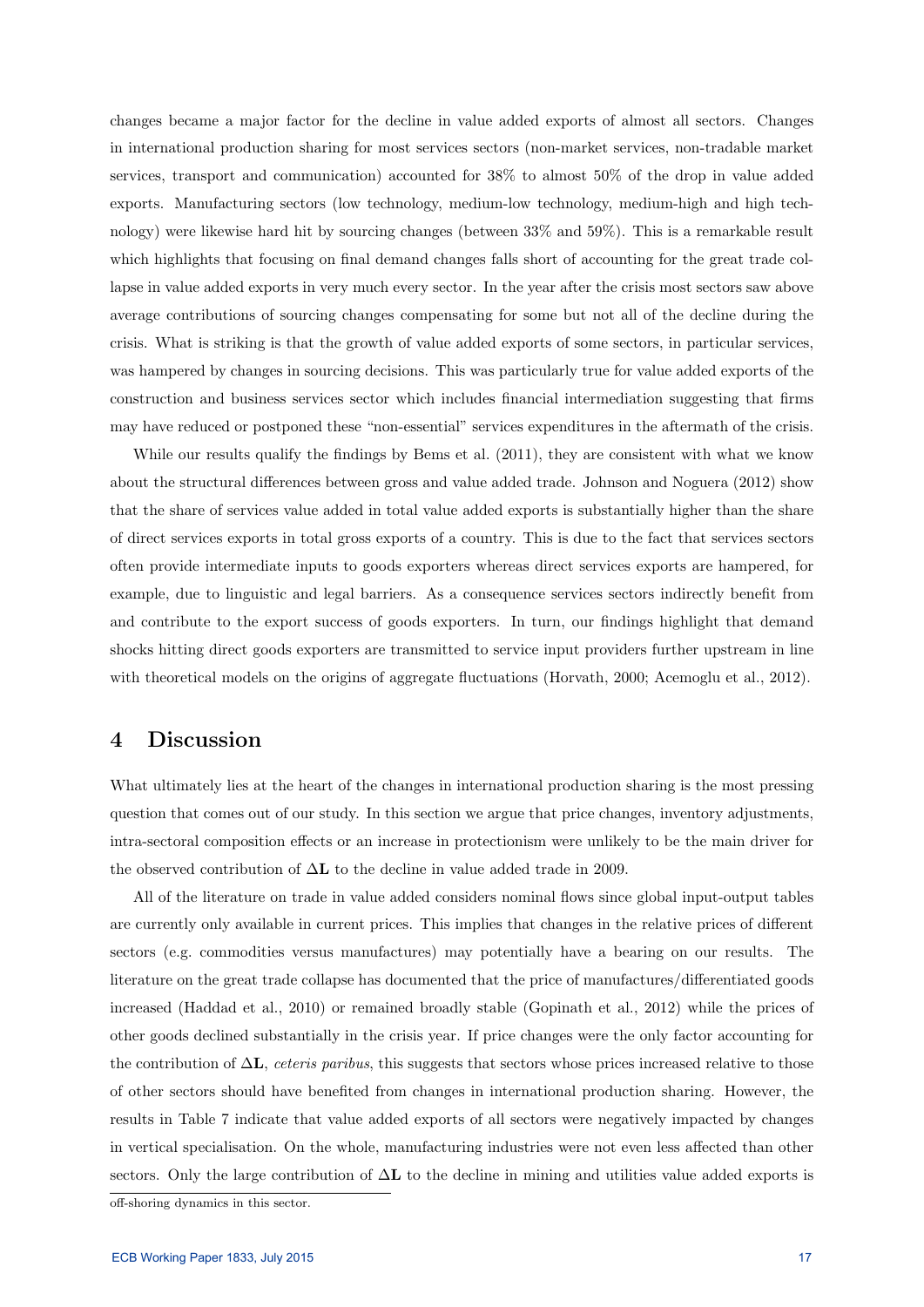consistent with the sharp fall in commodity prices during the global recession (Baldwin, 2009). Overall, this suggests that price changes are unlikely to have played a major role for explaining the contribution of  $\Delta$ **L** to the collapse in value added trade during the crisis with the exception of mining and utilities value added.

Changes in inventories have been proposed to have played an amplifying role during the great trade collapse (Alessandria et al., 2013, 2011; Altomonte et al., 2012). In input-output tables final demand changes already include inventory adjustments and the more than proportional decline of inventory demand accounted for a sizeable share of the component mix in the final demand composition (Table 4). Inventory adjustments may also have additionally affected the international sourcing structure, L, during the crisis by firms drawing on their inventories rather than purchasing intermediates from their suppliers. However, two points speak against the hypothesis that  $\Delta L$  can be fully accounted for by inventory adjustments. First, while the inventory adjustment component in final demand rebounded rapidly in the year after the crisis (Table 4), the observed changes in L were of a more persistent nature and had not reached their pre-crisis level by 2011. Second, an inventory account predicts the absence of an effect of ∆L on services value added due to their non-stockable nature. On the contrary, services value added was also strongly affected by changes in L during the crisis (Table 7).

In theory, changes in the sourcing structure of a given sector could also be due to changes in the sectoral composition of firms differing in the degree of intermediate inputs sourced from domestic and foreign suppliers. If an intra-sectoral composition effect were to account for the observed contribution of ∆L, we would expect output of firms with a relatively higher import content to decline more than output of those with a relatively lower import content. Although to our knowledge this question has not been addressed directly in the literature, indirect evidence from existing studies is inconsistent with this line of argument. Firms with a high import content are usually more productive, with better access to credit and also more likely to export than firms that import fewer of their intermediate inputs (Andersson and Lf, 2009; Kasahara and Lapham, 2013; Silva, 2011). Evidence from various studies (Grg and Spaliara, 2014; Behrens et al., 2013; Bricongne et al., 2012) suggests that particularly these firms weathered the crisis better than others, i.e. the opposite of what a compositional account would predict. This implies that intra-sectoral composition effects are unlikely to account for the observed changes in L (Table 1).

Previous studies have investigated whether a rise in protectionism contributed to the great trade collapse. At first sight our finding that on average sectors increased the relative share of intermediate inputs sourced from national suppliers at the expense of intermediates purchased from international suppliers may be interpreted to be evidence in favour of the protectionism hypothesis. However, previous studies document that the effect of an increase in protectionism appears to have been relatively minor quantitatively. For example, Kee et al. (2013) find that changes in protectionism account for only 2% of the great trade collapse. This suggests that the reorganisation of production is unlikely to be related to a rise in protectionist policies.

A more likely explanation of the observed changes in vertical specialisation appears to be related to firms' unfavourable financing conditions during the crisis and its ramifications on the sourcing of intermediate inputs. For gross trade it has been shown that adverse credit supply conditions played a significant role in explaining the contraction in trade volumes during the crisis (Bricongne et al., 2012;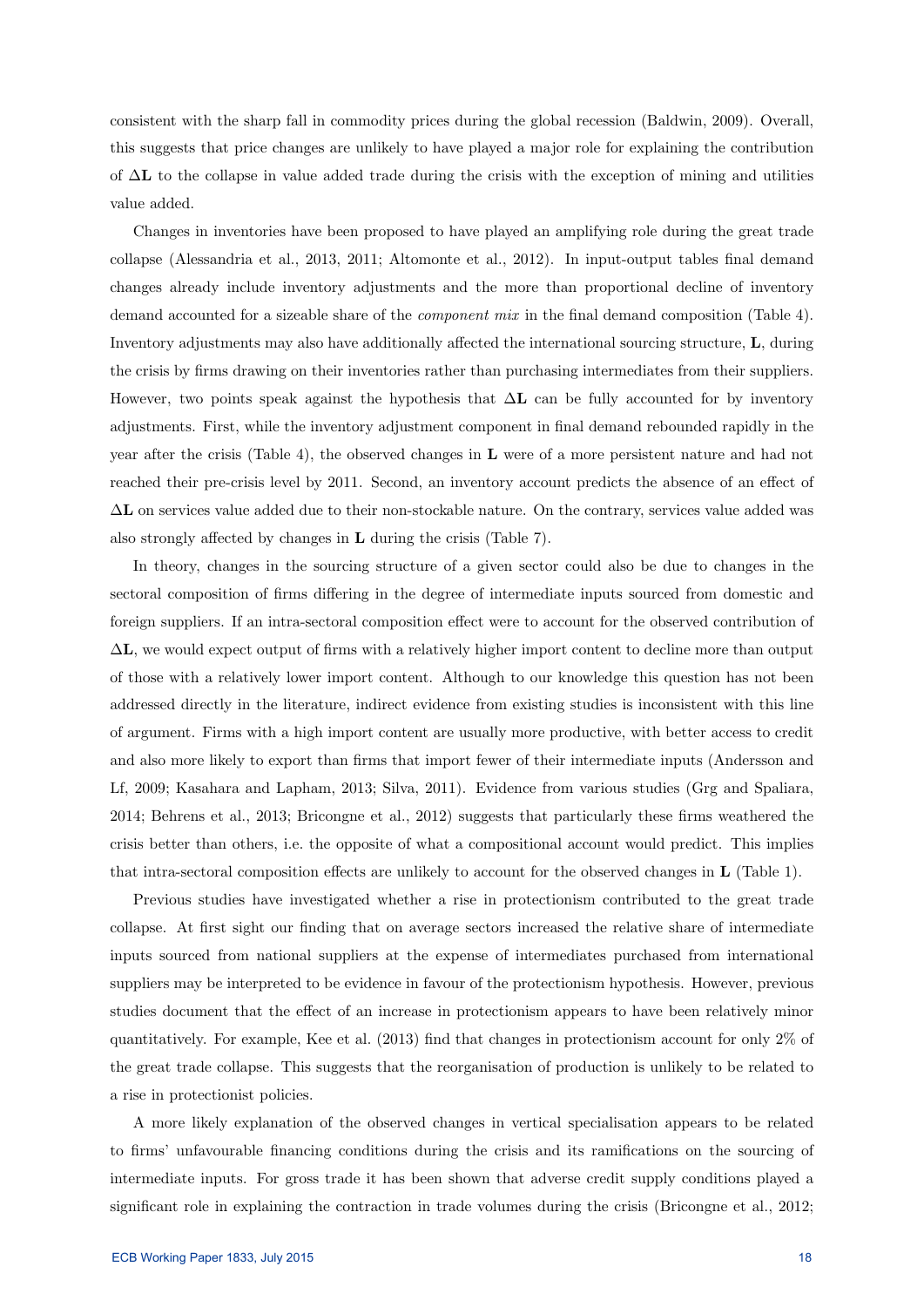Behrens et al., 2013; Chor and Manova, 2012). In particular, Bricongne et al. (2012) document that many of the most affected products were intermediate goods. This would lead to a decline in international production sharing in our framework if inputs sourced from national suppliers did not decline to the same extent, which is probable given that they are less likely to be affected by financing conditions. The observed persistence of the decline in vertical specialisation is also in accordance with a financial explanation since the supply of credit remained tight or even continued to decline in the years after the financial crisis, for example in the euro-area, making liquidity management a top priority for firms (Campello et al., 2011). Alternatively, differences between intra-group trade and arms-length trade in intermediates could potentially account for the fast decline and slow recovery in international production sharing. Using a French firm-level dataset Altomonte et al. (2012) show that during the trade collapse intra-group trade in intermediates was characterised by a faster drop followed by a faster recovery than arms-length trade. Finally, changes in the pre-crisis trend of production relocation and incipient backshoring activities may also have played a role (Kinkel, 2012). Looking to the future, additional studies on the determinants of the sourcing of intermediate inputs as well as outsourcing decisions at the firm-level – along the lines of (Kee and Tang, 2014) – during economic crises would be highly desirable in order to better understand the variation in production sharing at the global level.

# 5 Concluding remarks

This paper provides a nuanced view of the great trade collapse and quantifies the contribution of the proximate factors that led to the changes in value added trade in the last decade. Our first contribution is that we are the first to show that changes in (international) production sharing accounted for almost half of the great trade collapse while previous studies have mainly emphasised the importance of final demand. The decline in vertical specialisation during the crisis may also partially account for the observed decrease in global trade elasticities in recent years. Second, we propose a novel decomposition of changes in final demand that allows us to quantify the effect of a variety of compositional changes. In addition to the well-known goods and component specific demand changes, we identify a third compositional factor of quantitative importance which captures the fact that demand for goods and services of countries with a strong degree of cross-border linkages declined most. Finally, we show that the dichotomy between services and manufacturing sectors observed in gross exports during the great trade collapse is not apparent in value added trade data. This highlights that services sectors that are suppliers of inputs to direct exporters are likely to be much more vulnerable to external shocks than is generally acknowledged. Studies at the firm-level on the international organisation of production in times of crisis provide a promising avenue for future research.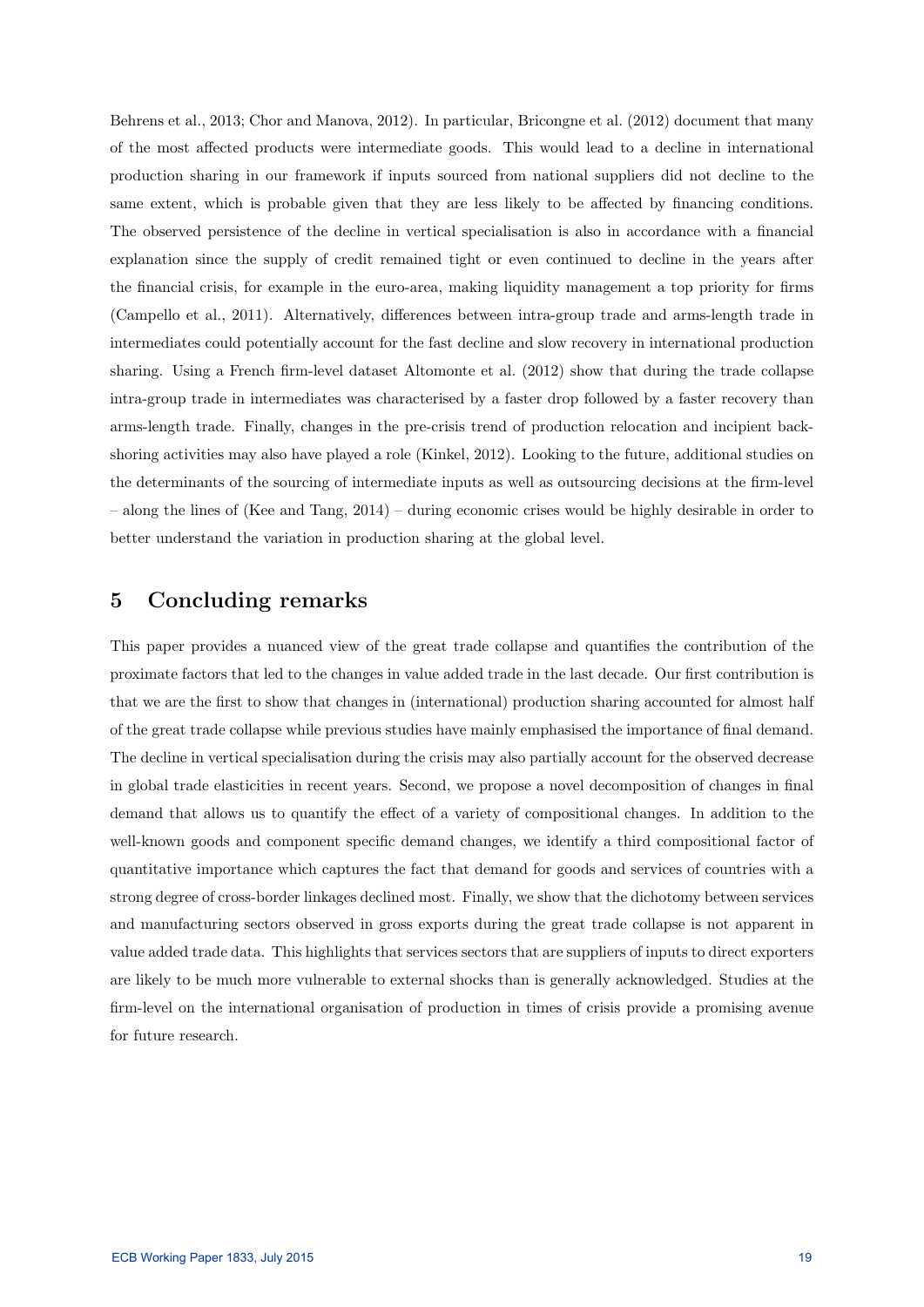# References

- Acemoglu, D., Carvalho, V.M., Ozdaglar, A., Tahbaz-Salehi, A., 2012. The network origins of aggregate fluctuations. Econometrica 80, 1977–2016.
- Alessandria, G., Kaboski, J., Midrigan, V., 2013. Trade wedges, inventories, and international business cycles. Journal of Monetary Economics 60, 1–20.
- Alessandria, G., Kaboski, J.P., Midrigan, V., 2011. US Trade and Inventory Dynamics. American Economic Review 101, 303–07.
- Altomonte, C., di Mauro, F., Ottaviano, G., Rungi, A., Vicard, V., 2012. Global value chains during the great trade collapse: a bullwhip effect? Working Paper Series 1412. European Central Bank.
- Andersson, M., Lf, H., 2009. Learning-by-exporting revisited: The role of intensity and persistence\*. Scandinavian Journal of Economics 111, 893–916.
- Baldwin, R. (Ed.), 2009. The great trade collapse: Causes, consequences and prospects. Centre for Economic Policy Research (CEPR), London.
- Baldwin, R., 2011. Trade And Industrialisation After Globalisation's 2nd Unbundling: How Building And Joining A Supply Chain Are Different And Why It Matters. Working Paper 17716. National Bureau of Economic Research.
- Behrens, K., Corcos, G., Mion, G., 2013. Trade Crisis? What Trade Crisis? The Review of Economics and Statistics 95, 702–709.
- Bems, R., 2014. Intermediate inputs, external rebalancing and relative price adjustment. Journal of International Economics 94, 248 – 262.
- Bems, R., Johnson, R.C., Yi, K.M., 2010. Demand spillovers and the collapse of trade in the global recession. IMF Economic Review 58, 295–326.
- Bems, R., Johnson, R.C., Yi, K.M., 2011. Vertical linkages and the collapse of global trade. American Economic Review 101, 308–12.
- Bems, R., Johnson, R.C., Yi, K.M., 2013. The Great Trade Collapse. Annual Review of Economics, Annual Reviews 5, 375–400.
- Bricongne, J.C., Fontagné, L., Gaulier, G., Taglioni, D., Vicard, V., 2012. Firms and the global crisis: French exports in the turmoil. Journal of international Economics 87, 134–146.
- Bussière, M., Callegari, G., Ghironi, F., Sestieri, G., Yamano, N., 2013. Estimating Trade Elasticities: Demand Composition and the Trade Collapse of 2008-2009. American Economic Journal: Macroeconomics 5, 118–51.
- Campello, M., Giambona, E., Graham, J.R., Harvey, C.R., 2011. Liquidity management and corporate investment during a financial crisis. Review of Financial Studies 24, 1944–1979.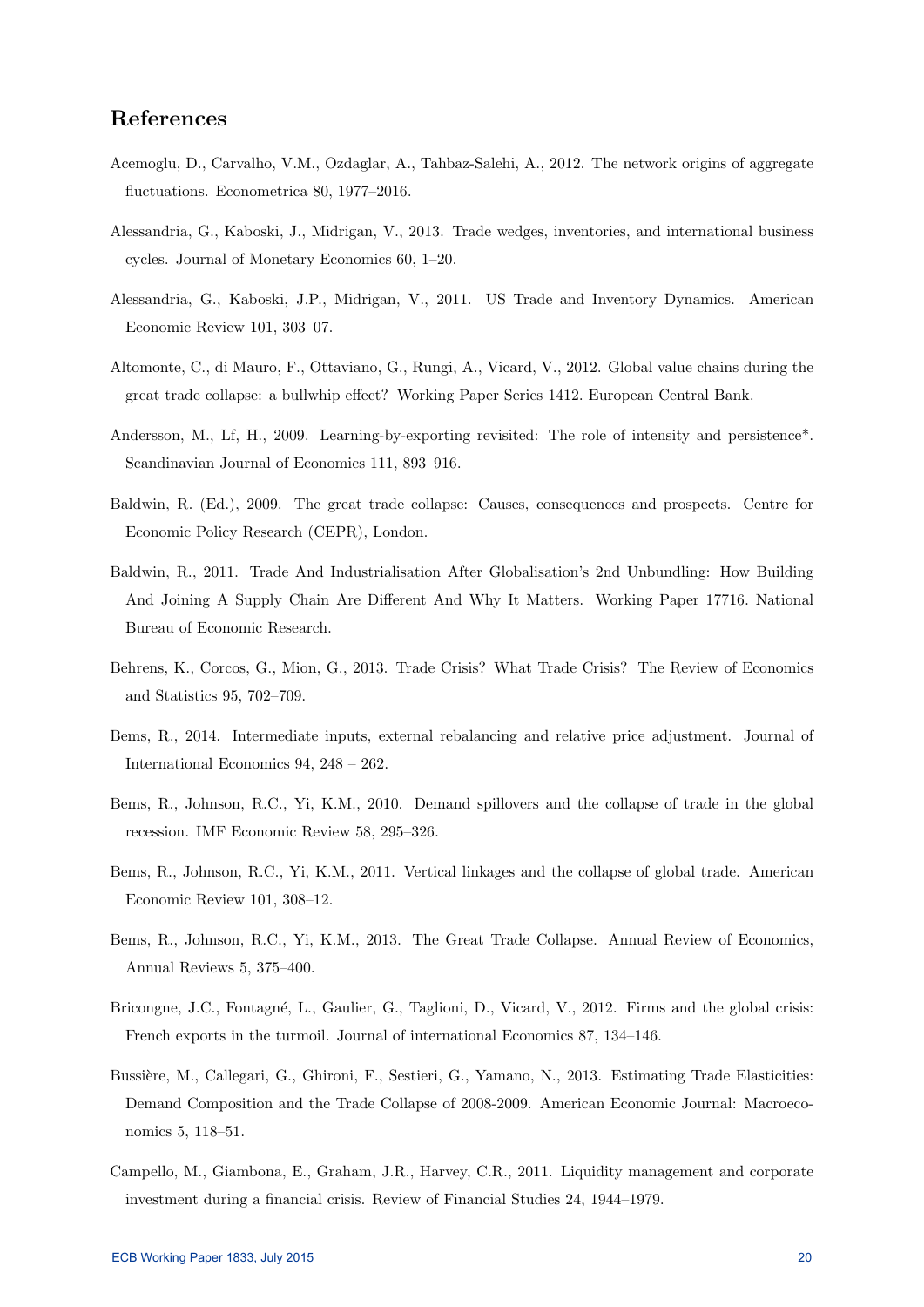- Chen, Y.Y., Wu, J.H., 2008. Simple keynesian input-output structural decomposition analysis using weighted shapley value resolution. The Annals of Regional Science 42, 879–892.
- Chor, D., Manova, K., 2012. Off the cliff and back? credit conditions and international trade during the global financial crisis. Journal of International Economics 87, 117 – 133.
- Constantinescu, C., Mattoo, A., Ruta, M., 2015. The global trade slowdown: cyclical or structural ? Policy Research Working Paper Series 7158. The World Bank.
- Dietzenbacher, E., 2002. Interregional multipliers: Looking backward, looking forward. Regional Studies 36, 125–136.
- Dietzenbacher, E., Los, B., 1998. Structural Decomposition Techniques: Sense and Sensitivity. Economic Systems Research 10, 307–324.
- Dietzenbacher, E., Los, B., 2000. Structural Decomposition Analyses with Dependent Determinants. Economic Systems Research 12, 497–514.
- Dietzenbacher, E., Los, B., Stehrer, R., Timmer, M., de Vries, G., 2013. The Construction of World Input-Output Tables in the WIOD Project. Economic Systems Research 25, 71–98.
- Eaton, J., Kortum, S., Neiman, B., Romalis, J., 2011. Trade and the Global Recession. NBER Working Papers 16666. National Bureau of Economic Research, Inc.
- Ferrantino, M.J., Taglioni, D., 2014. Global Value Chains in the Current Trade Slowdown. World Bank - Economic Premise , 1–6.
- Foster-McGregor, N., Stehrer, R., 2013. Value Added Content of Trade: A Comprehensive Approach. Economics Letters 120, 354 – 357.
- Gopinath, G., Itskhoki, O., Neiman, B., 2012. Trade prices and the global trade collapse of 2008-09. IMF Economic Review 60, 303–328.
- Grg, H., Spaliara, M.E., 2014. Exporters in the Financial Crisis. Kiel Working Papers 1919. Kiel Institute for the World Economy.
- Haddad, M., Harrison, A., Hausman, C., 2010. Decomposing the Great Trade Collapse: Products, Prices, and Quantities in the 2008-2009 Crisis. Working Paper 16253. National Bureau of Economic Research.
- Horvath, M., 2000. Sectoral shocks and aggregate fluctuations. Journal of Monetary Economics 45, 69 106.
- Johnson, R.C., Noguera, G., 2012. Accounting for Intermediates: Production Sharing and Trade in Value Added. Journal of International Economics 86, 224 – 236.
- Kasahara, H., Lapham, B., 2013. Productivity and the decision to import and export: Theory and evidence. Journal of International Economics 89, 297 – 316.
- Kee, H.L., Neagu, C., Nicita, A., 2013. Is Protectionism on the Rise? Assessing National Trade Policies during the Crisis of 2008. The Review of Economics and Statistics 95, 342–346.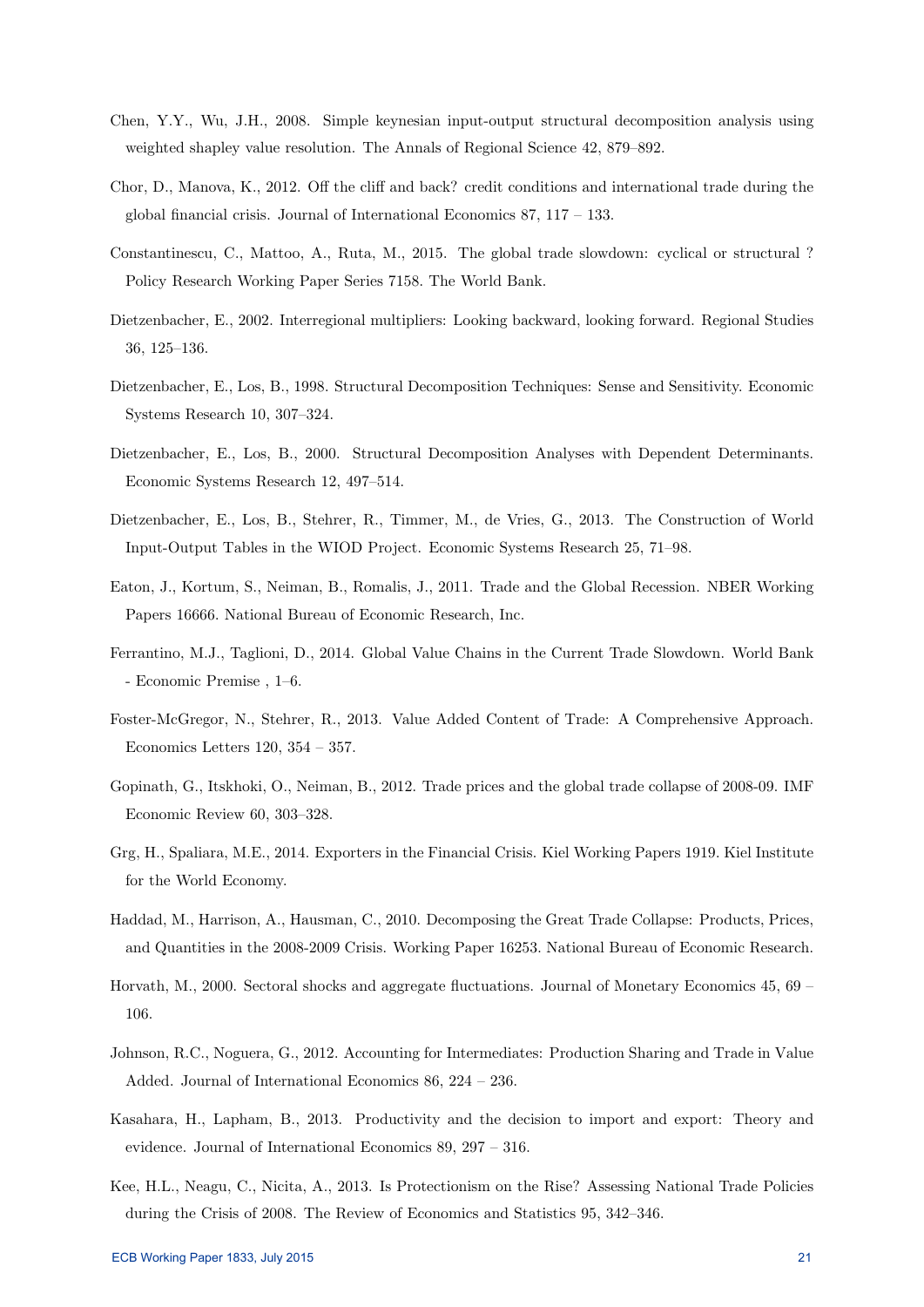- Kee, H.L., Tang, H., 2014. Domestic value added in exports: Theory and firm evidence from china. Unpublished, World Bank, Washington .
- Kinkel, S., 2012. Trends in production relocation and backshoring activities: Changing patterns in the course of the global economic crisis. International Journal of Operations & Production Management 32, 696 – 720.
- Koller, W., Stehrer, R., 2009. Trade Integration, Outsourcing and Employment in Austria: A Decomposition Approach. wiiw Working Papers 56. The Vienna Institute for International Economic Studies, wiiw.
- Koopman, R., Wang, Z., Wei, S.J., 2014. Tracing Value-Added and Double Counting in Gross Exports. American Economic Review 104, 459–94.
- Levchenko, A.A., Lewis, L.T., Tesar, L.L., 2010. The Collapse of International Trade during the 2008-09 Crisis: In Search of the Smoking Gun. IMF Economic Review 58, 214–253.
- Mattoo, A., Borchert, I., 2009. The Crisis-Resilience Of Services Trade. The World Bank.
- Miller, R., Blair, P., 2009. Input-Output Analysis: Foundations and Extensions. Cambridge University Press.
- Nagengast, A.J., Stehrer, R., 2014. Collateral imbalances in intra-european trade? Accounting for the difference between gross and value added trade balances. Working Paper Series 1695. European Central Bank.
- Round, J.I., 1985. Decomposing Multipliers for Economic Systems Involving Regional and World Trade. Economic Journal 95, 383–99.
- Silva, A., 2011. Financial constraints and exports: Evidence from portuguese manufacturing firms. International Journal of Economic Sciences and Applied Research 4, 7–19.
- Timmer, M.P., Los, B., Stehrer, R., de Vries, G.J., 2013. Fragmentation, Incomes and Jobs: An Analysis of European Competitiveness. Economic Policy 28, 613–661.
- Yi, K.M., Bems, R., Johnson, R.C., 2010. Demand Spillovers and the Collapse of Trade in the Global Recession. IMF Working Papers 10/142. International Monetary Fund.